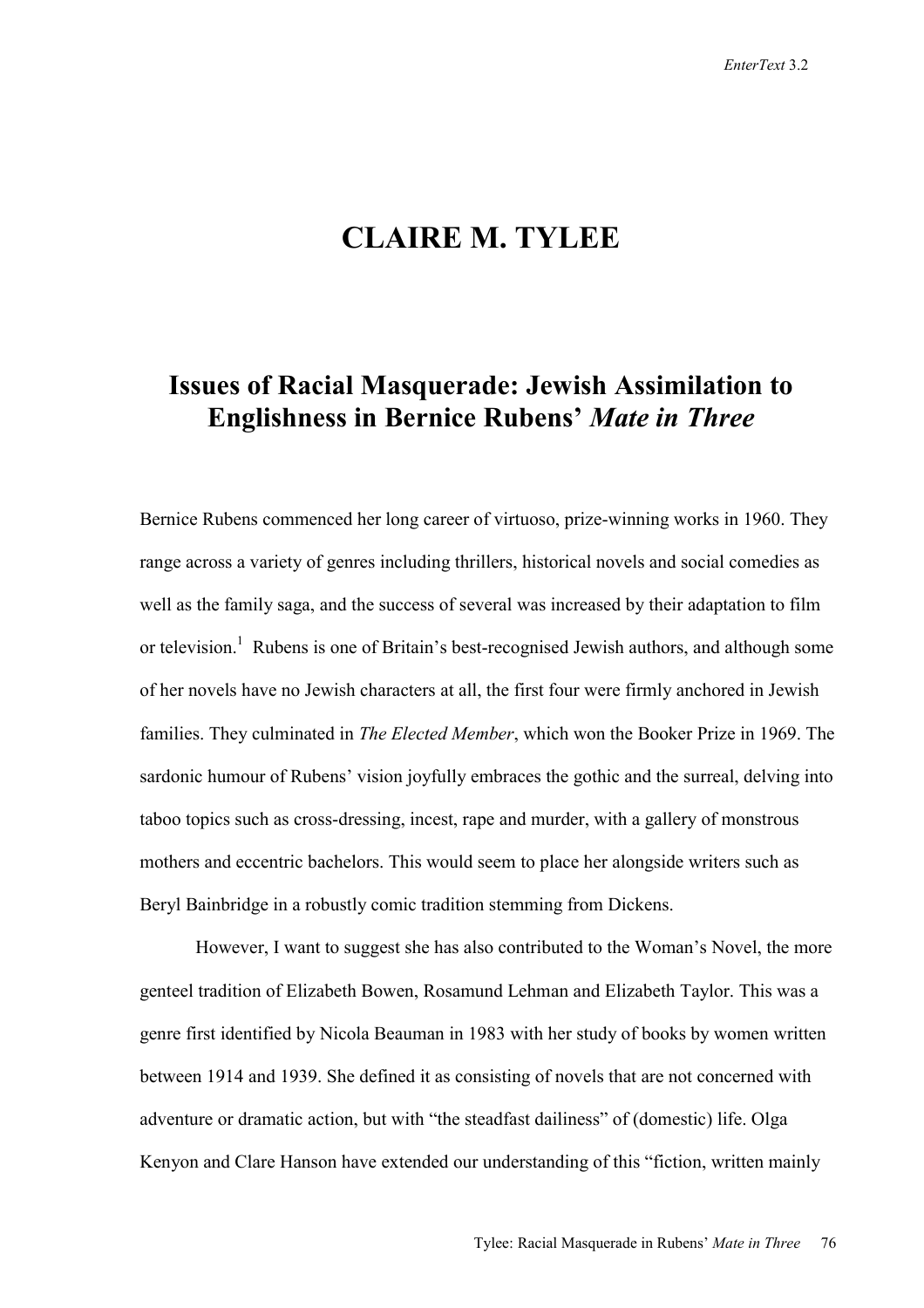by women, with women readers in mind" beyond World War II, as including books by such writers as Margaret Drabble, Fay Weldon and Anita Brookner.<sup>2</sup> Rubens has followed her Jewish predecessor, Betty Miller, in an attempt to politicise the genre and use it critically. In this Rubens bears an unexpected resemblance to her exact contemporary, Anita Brookner, who is one of the major exponents of the post-war Woman's Novel. Indeed, to set their novels side by side, is to reveal precisely those gothic elements which, rampant in Rubens, are anxiously controlled in Brookner but haunt her protagonists. Brookner's novels maintain the discreet middle-class tone which is the hallmark of the Woman's Novel in the other British comic tradition inaugurated by Jane Austen, that of polite social satire. This upholds the liberal bourgeois values of honesty, kindness and decency that distinguish the ideology of "Englishness," particularly its feminine form of self-abnegation, quietness and domestic contentment. However, Brookner's characters are frequently alienated loners, anxious to conform and be acceptable, while an ardent, greedy, demonstrative eccentricity threatens to disrupt their cool calm surface.

By contrast with Brookner's, Rubens' characters usually come from further down the class-scale than the well-off bourgeoisie typical of the genre, and she frequently ranges far from British shores. However, Rubens' third novel, *Mate in Three*,<sup>3</sup> is the analysis of a marriage and it is concerned with class values, two central topics of the Woman's Novel. Like Miller in *Farewell Leicester Square*,<sup>4</sup> Rubens provides depth of vision through the extra dimension of Jewish ethnicity and she attempts to politicise the form through the question of racism. In order to demonstrate the politicisation of women's fiction, this paper will situate *Mate in Three* in the political context of the mid-1960s, when it was written, and relate it to other novels by women, particularly one of the least discussed of Brookner's works, *A*  Family Romance (1993).<sup>5</sup> Despite her popular success, Rubens has been thrice marginalised, as both a Welsh and a Jewish writer as well as a woman (situations which in fact arguably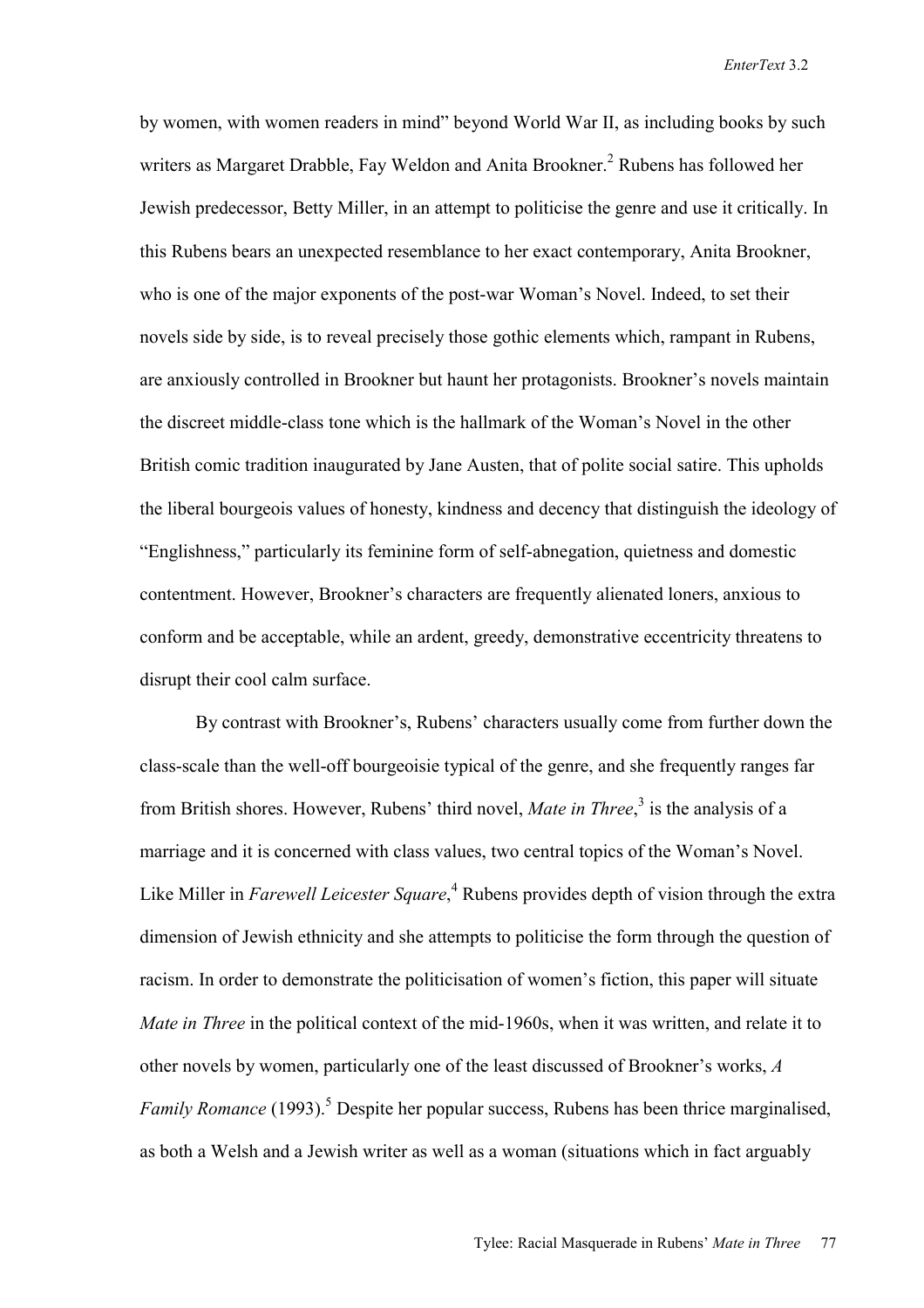provide the strength for her originality); she has received little academic attention. Brookner, on the other hand, writes from the heart of the establishment. (Before taking to writing novels, she had been Slade Professor at Cambridge University and Reader at the Courtauld, University of London, and published four academic studies of French Art.) Critics treat her seriously.<sup>6</sup> Her fiction has helped to define the postwar Woman's Novel, having refined the form in over twenty novels. Their apparent Englishness, to the point of caricature, has obscured her own Jewish, Middle-European background and the Jewish identity of many of her characters. That identity forms part of a critique of "Englishness," a project that she shares with other Jewish women writers but that has not been critically recognised.

Both *Mate in Three* and *A Family Romance* treat issues of assimilation and masquerade like those in *Farewell Leicester Square*, and raise equally poignantly the resultant problem of authenticity and self-disavowal. Similar dilemmas propel the first novel by a Jewish author of the next generation, Linda Grant's *The Cast Iron Shore* (1996).<sup>7</sup> This is another book that deals with maintaining appearances. The trope of clothing/dress/costume that figures in all three novels is emphasised by Grant to indicate the masquerade engaged in by Sybil Ross, her central character. Sybil is always highly conscious of what she wears and she spends much of her life working in the dress section of department stores and reading the fashion articles in women's magazines. This is cover for her underground work as a communist and parallels her inherited secrecy about her divided background. She was born in Liverpool to foreign-born parents: her father was a naturalised Serbian-Jew, her mother a German who masqueraded as Dutch in Liverpool during the Second World War. Obsessed by clothes and appearances, parading the wealth gained from Mr Ross's business as furrier, they raise Sybil to dress as a middle-class Englishwoman.

Relevant here is Joan Riviere's theory that women masquerade as "feminine" in order not to antagonise men. She argued that "womanliness could be assumed and worn as a mask"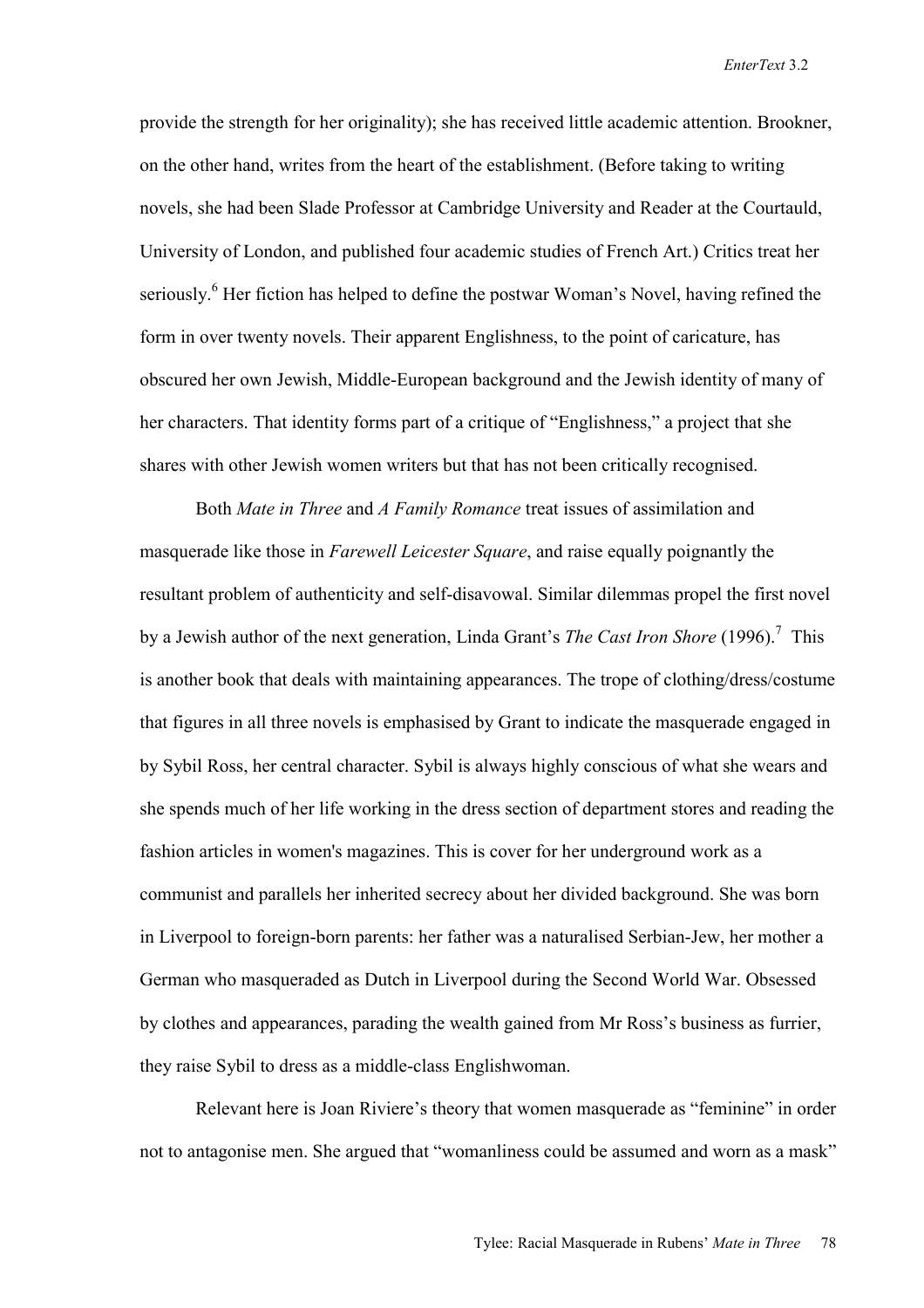but, when asked "where to draw the line between genuine womanliness and the 'masquerade," she added that "they are the same thing."<sup>8</sup> As Simone de Beauvoir said, women are not born, but made.<sup>9</sup> Girls are educated to dress and behave in a feminine manner. In a similar way, working-class children used to be given elocution lessons and classes in deportment in order to avoid class prejudice and escape their regional origins. Authors concerned with racial hostility often emphasise how racially insecure characters may try to "pass" for insiders, masquerading through their clothes and behaviour as assured members of the dominant order. Indeed parents may pay for a public-school education that enables their sons to "masquerade" in this way in order to succeed in society. Girls would be sent to convent in order to become "ladies." In other words, the signs of gender, class, race or ethnicity are not all innate; most can be performed.

That does not mean that the performance will convince. Indeed Homi Bhabha argues that the "almost but not quite" standard is crucial to the power of the dominant culture.<sup>10</sup> The judgements made about the Jewish public-schoolboy by Robert Nicolls in Miller's *Farewell Leicester Square* and by Isabella Oliver in Virginia Woolf's 1941 novel, *Between the Acts,* can be compared with Al Alvarez's views in his autobiography *Where Did It All Go Right?* Alvarez's father had been educated at Dulwich College; Al went to Oundle, "the austere, non-Jewish world to which I did not properly belong."<sup>11</sup> This was his comment on the subtlety of upper-class British anti-semitism:

It didn't matter how well-mannered or cultured they might be, Jews, by definition, weren't gentlemen and never could be. The Alvarezes, who had all the trappings of gentlemanliness as well as an in-built Sephardic sense of superiority, found this particularly galling. After all, the family had been in England for generations; what else did they have to do to be English?<sup>12</sup>

In *Farewell Leicester Square* the first time Alec Berman is seen through the eyes of a powerful Englishman, the marks of his racial otherness are immediately discerned: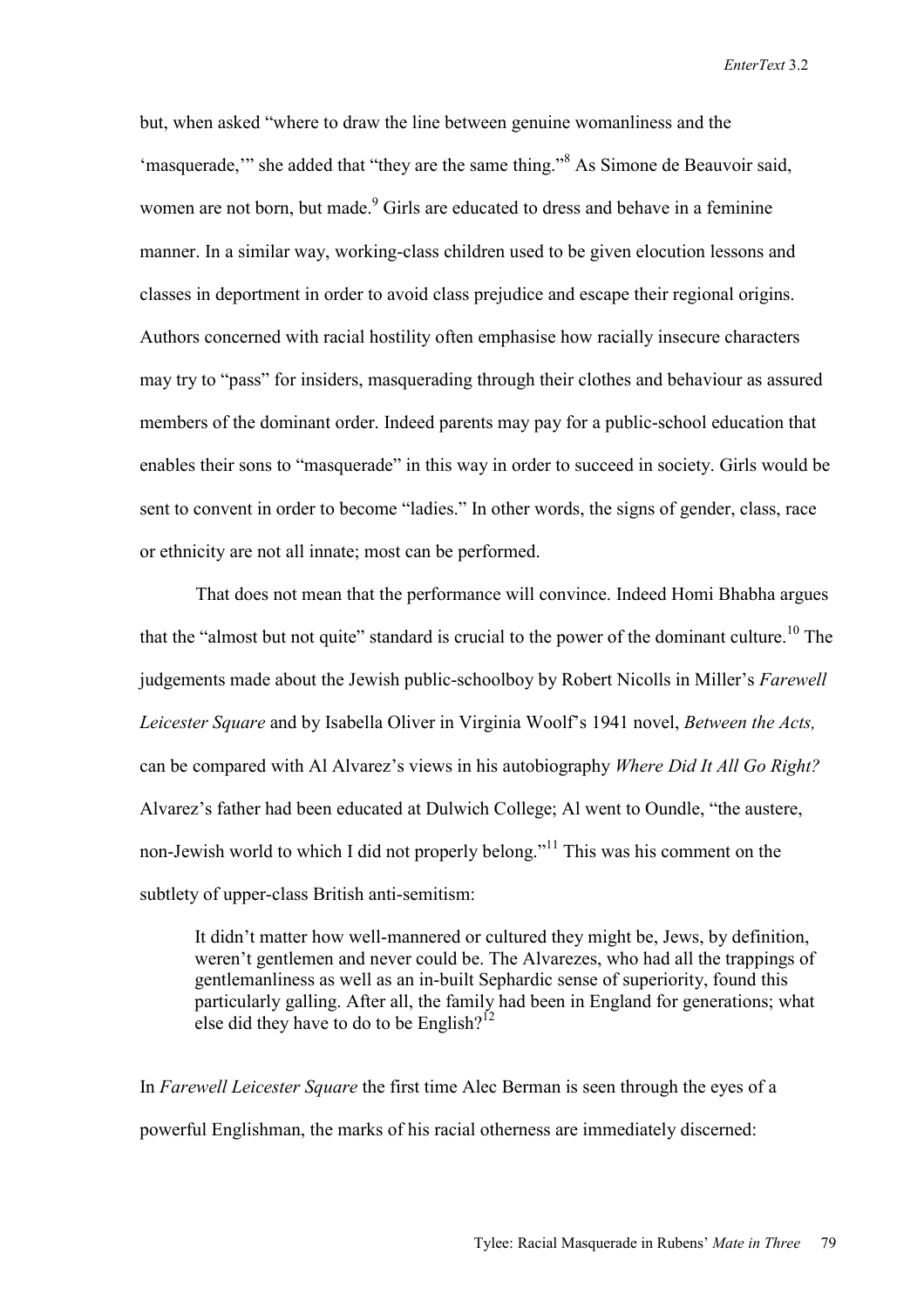"characteristic" blunt head, black tough hair, hooded eyes and the "trace of racial sibilance" which Nicolls expects him to lose, so anxious is Alec to adapt and conform:

Five, ten years would see him talking, acting like the English public-school Jews whom Nicolls periodically encountered at the board meetings of his companies. Men who always gave him a slightly odd sensation when he conversed with them; who had succeeded in the extraordinary feat of ousting all trace of their origin, not only from their accent and behaviour, but actually from their physique. Despite which complex achievement (for which he was not without admiration) they struck him always as essentially unreal, hollow men. They existed in a curious limbo between the two races: their reality lost in the rôle they had adopted and that rôle itself without reality  $13$ 

In *Between the Acts* the judgement of Isabella Oliver, the wife of an English stockbroker, is less charitable. Looking at the vulgar Mrs Manresa, who is over-sexed and over-dressed, she reflects on the absent husband, Ralph Manresa: "a Jew, got up to look the very spit and image of the landed gentry" who, true to stereotype, supplies his wife with "tons of money" gained from directing City companies.<sup>14</sup> These judgements may damn the judges, but it is the psychological and emotional cost of such masquerade to the Anglo-Jewish characters themselves that occupies *Mate in Three* and other novels by Jewish women writers. They are concerned with the "hollow role" performed in the "curious limbo between the two races" that Miller identifies.

For instance, in *Mate in Three*, left to herself the central character, Ruth Lazarus, would look like an "ungroomable waif," with her hair loose, an embroidered low-cut blouse tucked into a wide peasant skirt, and sandals. To meet the parents of her fiancé, Jack, for the first time, he makes her conform to his mother's genteel expectations by wearing stockings, high-heeled shoes and white gloves ("she had drawn the line at carrying a handbag") and putting her thick hair in a slide. The clothes signify the clash between Ruth's "*Ostjuden*" 15 origins and Mrs Millar's aspirations to middleclass Englishness. They also signify Ruth's awkward state throughout the novel as she attempts to remain true to herself whilst also compromising with Jack's dishonesty. Later, while staying at a hotel in South Africa (despite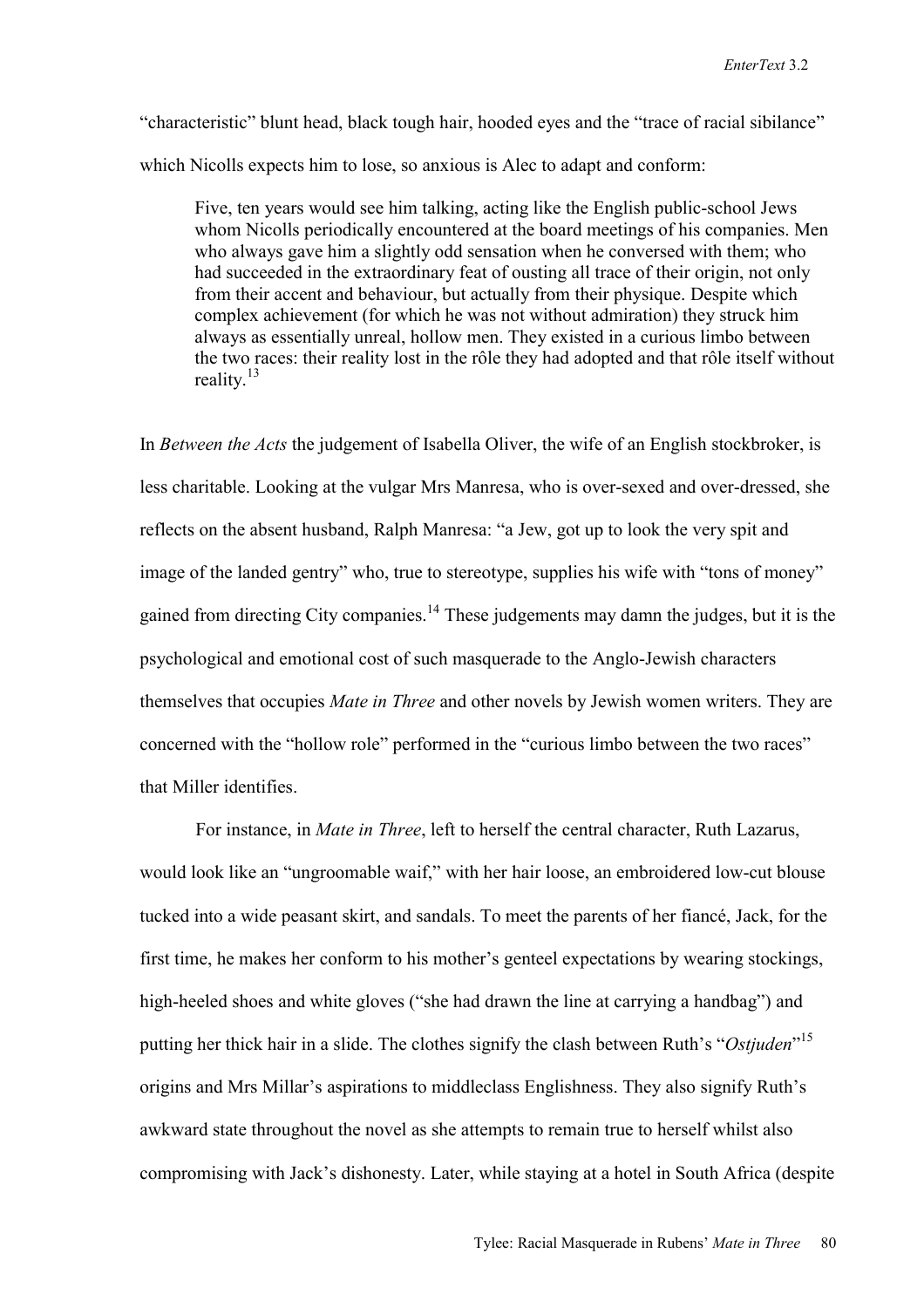her opposition to apartheid, she and Jack have accepted a free holiday there), she perceives the evening clothes, the dinner-jackets and long dresses, of the well-groomed white hotel guests as an "outward show of gentility and civilisation, as absurd as fancydress at a funeral<sup>"16</sup>

Similarly, in Anita Brookner's *A Family Romance*, Jane's dazzling Aunt Dolly is originally seen as always "tremendously dressed up" in a handmade silk frock which is too tight for her bulk, with a fragrant mink coat, and carrying "a handbag like the Queen."<sup>17</sup> Alluring and smiling artificially she urges Jane to "always make a good impression" and to "put on an act" in order to survive. Dolly's mother, abandoned by her Jewish husband and befriended by prostitutes, had worked as a dressmaker in a Paris backstreet but Dolly rejected that shabby, self-denying life. Always vivid, tempestuous and sexily provocative, she is eventually left a poor widow in reduced circumstances in a London flat. Her stiletto heels exchanged for flat shoes, she finally learns to conform to Jane's English moderation: "These days she dresses discreetly"—in viscose garments off the rack from John Lewis's department store, loosely belted.<sup>18</sup>

At the opening of *Cast Iron Shore*, Sybil Ross appears as a smartly dressed international businesswoman in Vietnam, scavenging the Third World for profit at the time of the fall of the Berlin Wall. (With the reunification of Germany and the collapse of communism, this led to the so-called "End of History" and the triumph of western capitalist values.) Incongruously meeting a fellow-Jew in a disused synagogue in Saigon, Sybil confesses to having been a communist. "He looks at me, at my dress, my hat, my belt, my shoes, my gold bracelets, without belief."19 He reminds her that Jews "carry our identity not in a place but in our story." The novel recalls her story, a story of travel and duplicity, in which she continually tried to create an identity despite or through what she wore. She had been brought up by a mother who "lacked an inner life"<sup>20</sup> and who constructed her in her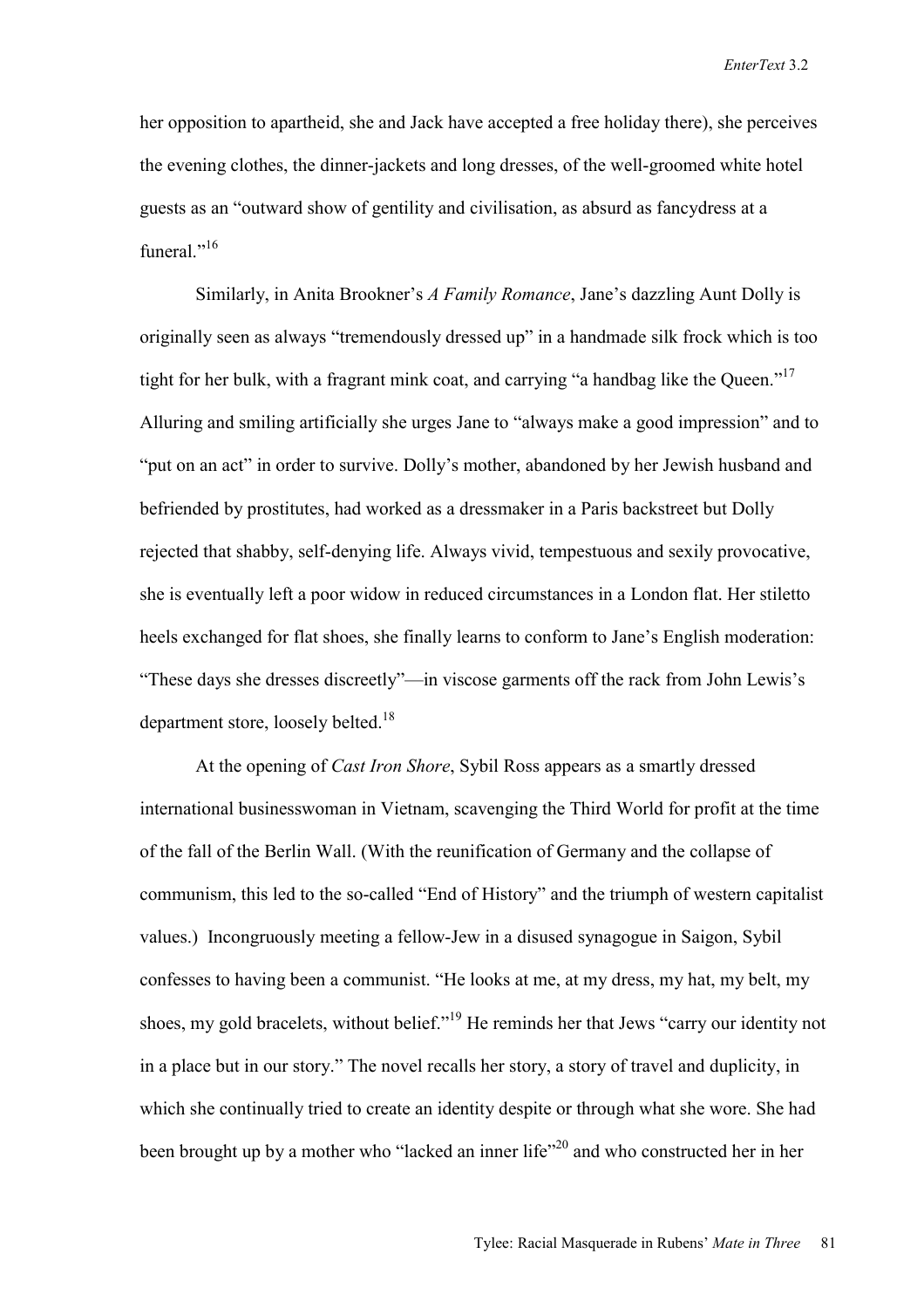own image as "a good pastiche of English society:" "If you had hung her on the wall you would have seen a collage of magazine cuttings." Together with her parents, during her upbringing Sybil had lived "an exquisite imitation of life."<sup> $21$ </sup> The traditional concern of the Woman's Novel with the psychological and emotional life of its protagonists is, in these three novels, not only related to appearance and masquerade: it becomes a critique of dominant western culture as itself an imitation, a pastiche, a hollow masquerade.

**\*\*\*** 

Bernice Rubens' previous novel to *Mate in Three*, the extraordinary *Madame Souzatska* (1962), was made into a Merchant-Ivory film in 1988, starring Shirley Maclaine, in an adaptation by Ruth Prawer Jhabvala. The novel after, which was her fourth, *The Elected Member,* won the Booker Prize in 1969, and the next one was a runner-up for the Booker. Between these, *Mate in Three* (1966) was passed over in silence. Why? At first sight it appears to be less artfully constructed, with only two main characters, a deadpan narrative voice and a straightforward plot concerning a love relationship. Yet that appearance is deceptive. The second part of the novel circles around three stubbornly allegorical events in South Africa which resist any easy interpretation, and the open ending does not resolve the dilemma of the novel or the future of its characters. A book written in the clear prose of a Mills and Boon pot-boiler, with a forward narrative drive, short episodic chapters and plenty of dialogue, it nevertheless fails to deliver the comforting certainties of popular fiction.

Mildly subversive in its refusal to keep to the aesthetic rules of the game, *Mate in Three* was outspokenly radical in drawing attention to its two interlocked themes: internalised racism and an abusive marriage in London, which it relates to apartheid in South Africa. The year the novel was published, 1966, was the year in which the National Front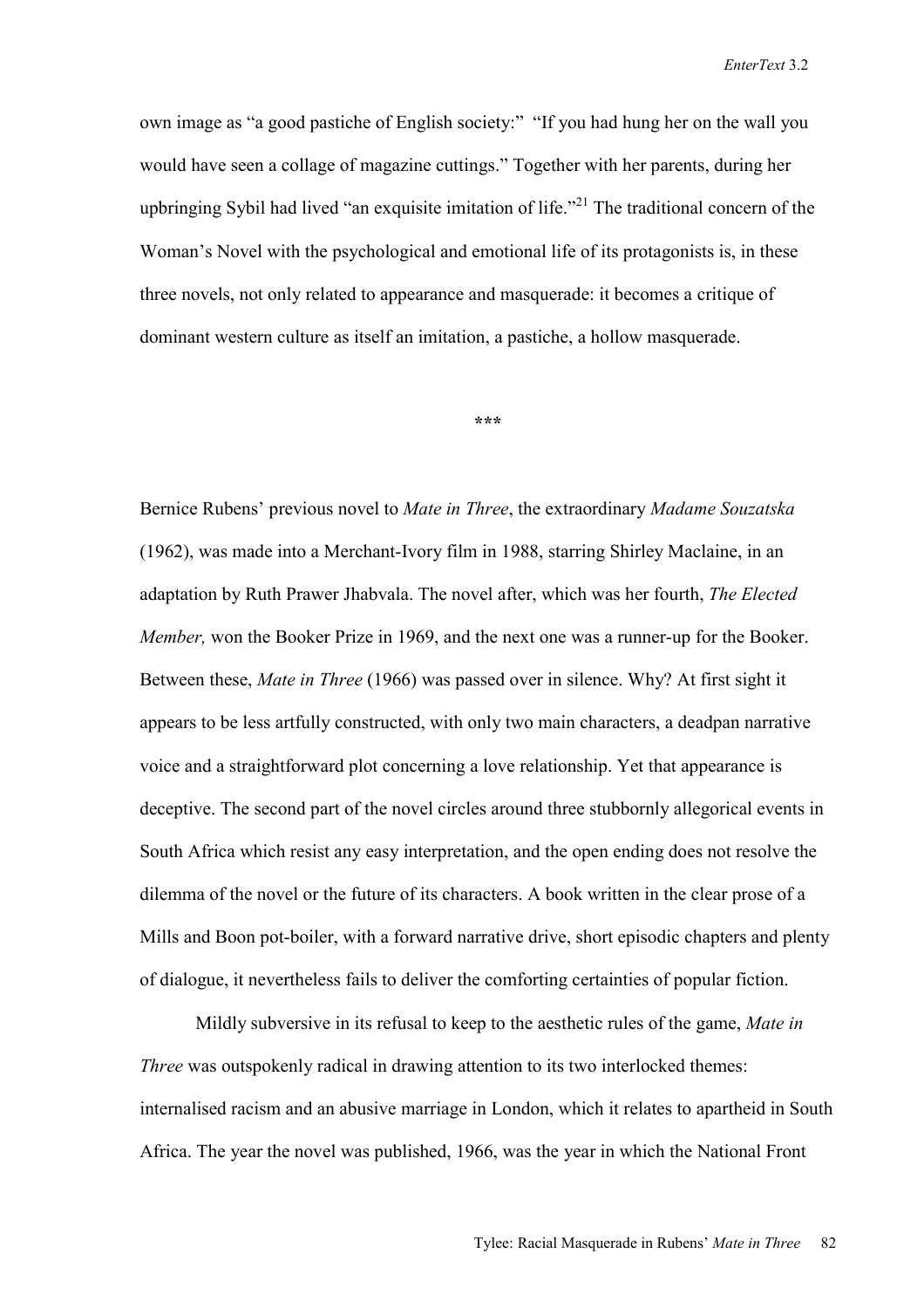was formed out of the detritus of earlier extreme right-wing groups. At that time in the mid-1960s, the anti-apartheid movement was well established in Britain, with a boycott of South African imports and support for imprisoned opponents of the regime, such as Nelson Mandela and Jewish activists like Helen Suzman. Influenced by the Civil Rights Movement in the USA and parallel with anti-apartheid agitation, there were street demonstrations in Britain by the growing Campaign for Racial Equality, and race riots against discriminatory immigration procedures, which resulted in the Race Relations Act (1976) and the Commission for Racial Equality. However, to relate anti-Black prejudice to anti-semitism in Britain was, despite the ideology of the National Front, not common, particularly in the way in which Rubens made the connection. *Black Skin, White Masks*, Frantz Fanon's classic analysis of racial alienation and the black inferiority complex, which related the black African and Jewish situations, was not translated into English until 1967<sup>22</sup>

 Equally revolutionary but more original was Rubens' portrayal of domestic violence, especially in a middle-class marriage where both partners had trained as teachers. The partners, Jack and Ruth, are two Jews from opposed backgrounds. Jack and his parents are German refugees from Hamburg who escaped early in the 1930s, managing to retain their possessions. They are "respectable well-heeled emigrants" who already spoke English fluently and had "through the business" been "well connected with the upper strata of English social life." They changed their name from Müller to Millar and now reside in an English suburb, "a spotlessly clean nightmare."<sup>23</sup> Their status is summed up by their monogrammed silver and the white scar on their lintel. The first thing Mr Millar had done on moving into the house was to remove the Mezuzah left by the previous owner, leaving what Rubens calls "a lie that is as revealing as the truth it conceals." In a parody of the mark made on doorposts at the time of the original Passover so that the Jewish houses would be passed by, this "white wound" shrieks: "Do not pass us over.... Include us, for God's sake."<sup>24</sup> The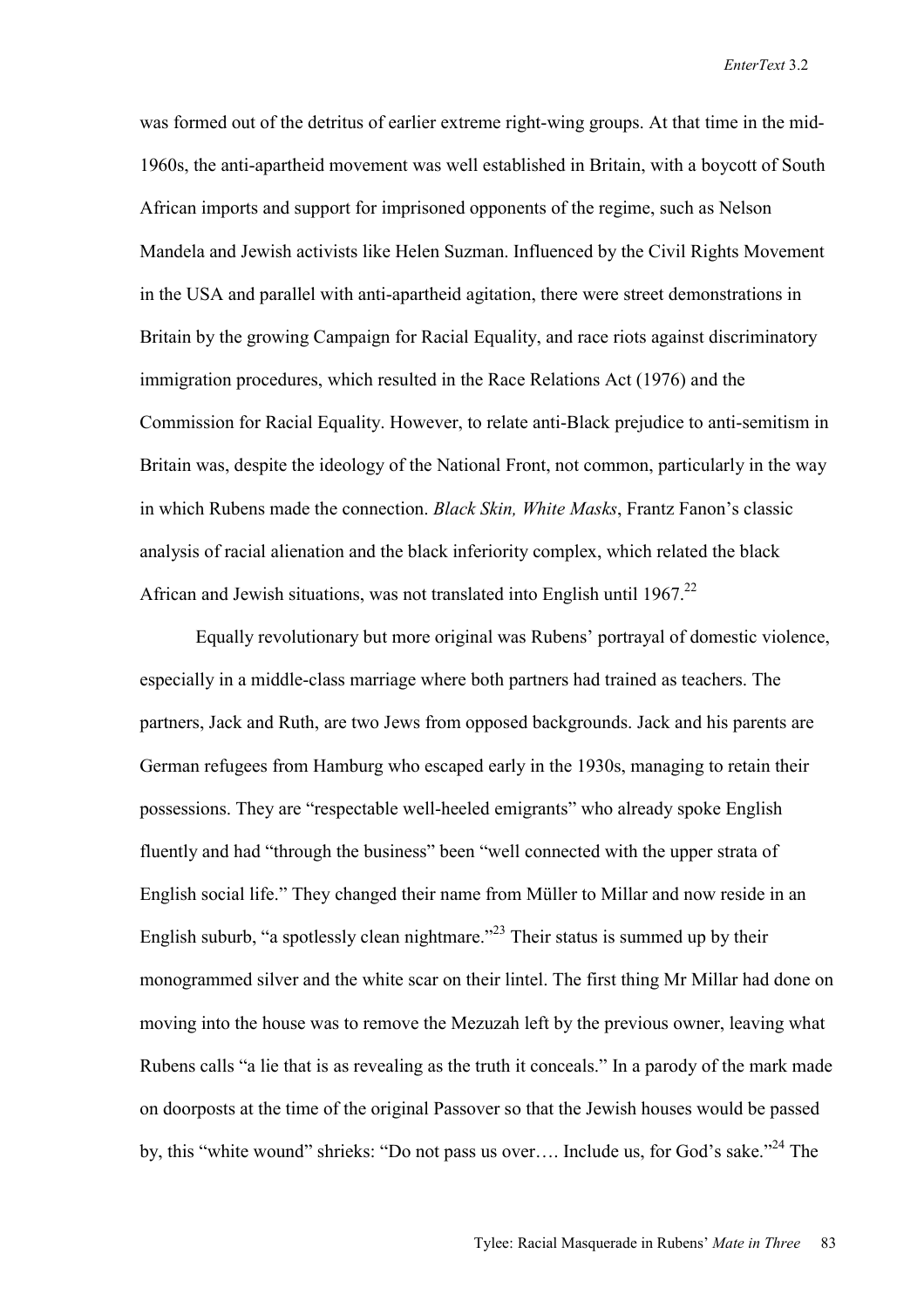implication is that these are Jews who are so anxious to assimilate to Gentiles that they would sacrifice their own first-born son.<sup>25</sup> Unlike Jack's school-friend, Helmuth Kahn, who was killed at Auschwitz along with all his family, Jack never had a Barmitzvah. Consequently he hates his mother for cheating him out of his manhood.<sup>26</sup> He also knows his parents will hate Ruth, who with her thick black hair looks undeniably Jewish, "almost ugly;" that seems to be precisely why he chose her.

 Ruth Lazarus is the daughter of a tailor, himself a rabbi's son. She was born in Wales but her parents are what the Millars call "*Ostjuden*" from Lithuania. Mr Millar explains what this implies: they were like the Eastern European Jews who had arrived in Germany "in their droves" before the war, behaving as if they were still in the Ghetto, wearing long beards and sideboards [*sic*] and speaking Yiddish publicly. By making themselves conspicuous, "They were to blame for what happened to us."<sup>27</sup> By contrast, Mr Millar claims, "We've never denied we're Jews.... We just don't make an issue of it."<sup>28</sup> However, Ruth, partly angry and partly from a sense of the ridiculous, refuses to be silent and discreet in return as Jack would wish. Her response becomes the central moral of the book:

'It's not what you do or what you think. It's what other people see in you, and it's this that is your identity. It's this you have to come to terms with.<sup>29</sup>

This view coincides with Sartre's in *Anti-Semite and Jew*. Sartre had argued that the figure of "the Jew" was socially constructed by other people, but an "authentic Jew" was one who nevertheless asserted his Jewish identity "in the face of the disdain shown toward him" rather than keep quiet about it.<sup>30</sup> Ruth's orthodox family has an "unassailable sense of identity."<sup>31</sup> They may not wear the long beards and sidecurls of Hassidic Jews, but they continue to speak Yiddish and have maintained their ethnic way of life. When Jack is first introduced to them, it is clear he does not understand Yiddish and knows next-to-nothing about Jewish culture. As the conversation about *gefilte* fish for the ritual Friday evening meal hints, Jack's Jewish identity has been filleted out of him and this has left him without moral backbone.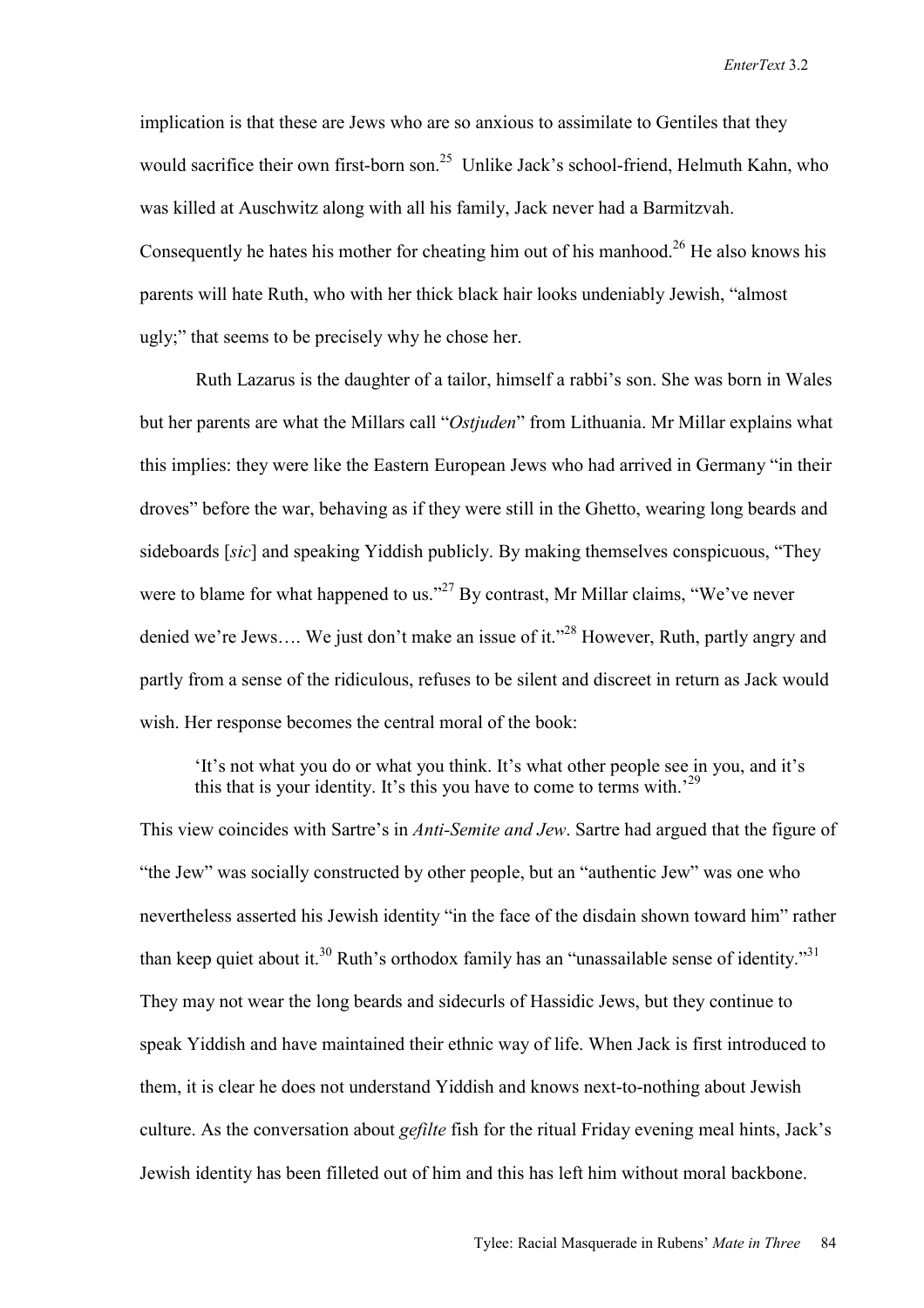Demonstrative where the Millars are frigid, the Lazaruses regard Ruth's relationship to Jack as "almost marrying out."<sup>32</sup> The two families are not each other's "kind of people."<sup>33</sup> The question is how a marriage between Ruth and Jack can bridge such a gap.

 Not long after their wedding, Jack erupts in the first of his "bouts of violence." It is the culmination of an argument about how Ruth is dressed. First he twists her arm. Then he throws her to the hall floor and kicks her thigh "as she lay there stupefied." He kicks her again.<sup>34</sup> Afterwards they make love violently, his verbal abuse ringing in her ears: "Grow" [your hair] as long as you like…. As far as I'm concerned, you can trip over it and break your neck."<sup>35</sup> Her loose black hair is to him a sign of her physicality which "threatened him" and "fed his fears of his own inadequacy."<sup>36</sup> Instead of an apology he assuages his guilt with expensive presents of clothing that become an extensive "wardrobe of his conscience."<sup>37</sup> Ruth lives in constant fear of his anger. Then Jack's mother dies and the emotional abuse begins. He starts an affair with an artificial English rose (herself dissembling her lesbianism) and stays away from home, leaving Ruth lonely, unhappy and depressed. "As he delivered greater hurt, the threshold of her acceptance increased.<sup>338</sup> This laconic account of abuse is Rubens' answer to the problems later identified by Paulina Palmer: "How can a writer, while emphasising the horror of the crime [violence against women], avoid sensationalising and glamorising it? How succeed in depicting the complex response of the victim—her feelings of terror, humiliation and isolation?"39 Rubens' dryness and her oblique metaphorical measurement of the extent of Jack's violence ("wardrobe") are her solution to the feminist aesthetic dilemma of how to represent female abuse without reinforcing the ethos of the patriarchal rape-culture.

Betty Friedan's groundbreaking analysis of the ideological subordination of women (tacitly taken to be white, middle-class wives) had appeared in 1963, but the more radical analyses of patriarchal violence by Eva Figes, Germaine Greer and Kate Millett, were only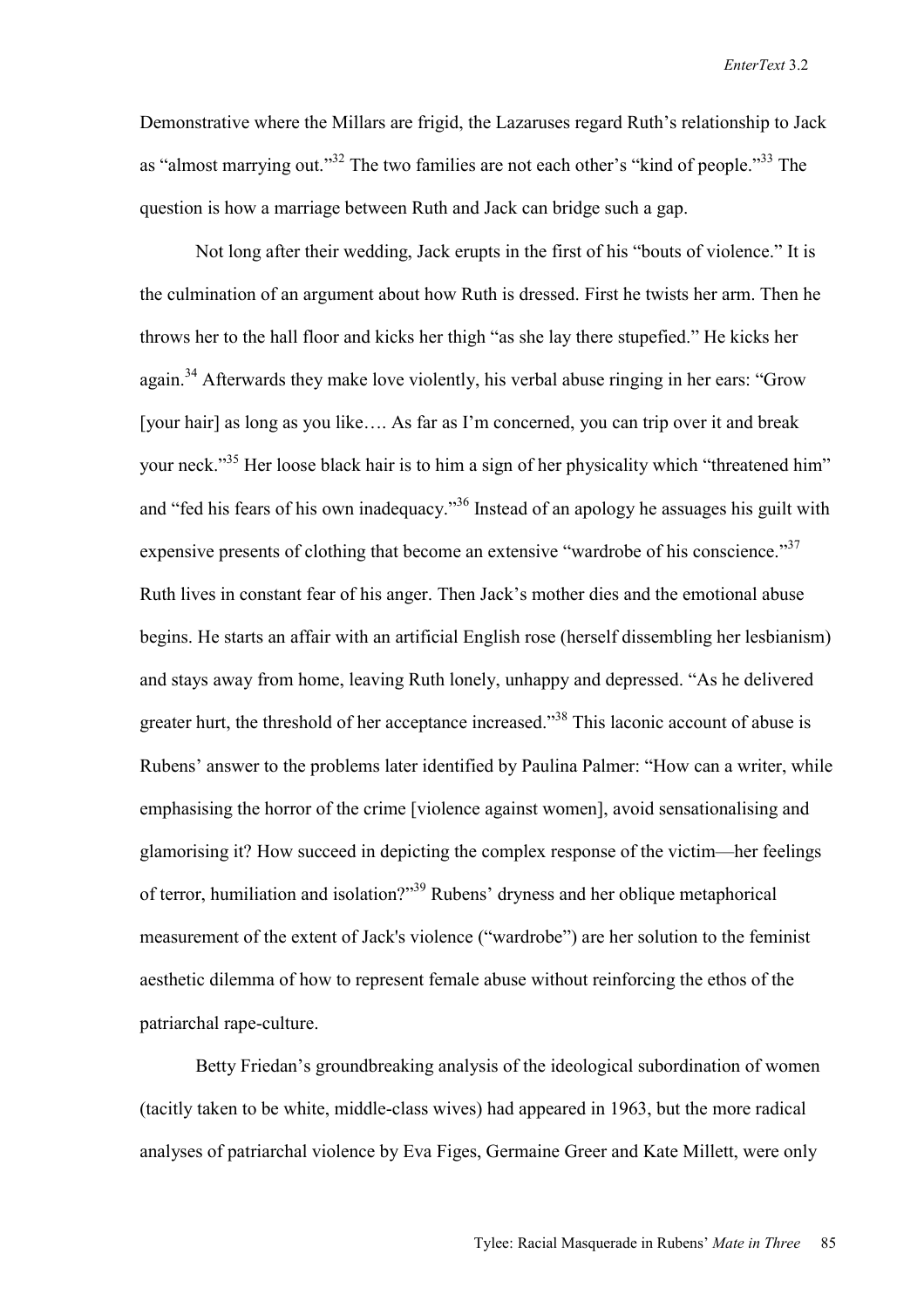published in 1970—and none of these considered race as an issue.<sup>40</sup> It was not until 1974 that Erin Pizzey shocked middle-England with *Scream Quietly or the Neighbours Will*  Hear,<sup>41</sup> revealing the extent of violent abuse (even) in middle-class families and the need for women's refuges. This stimulated the foundation of Women's Aid projects and the Report of the Parliamentary Select Committee on Violence in Marriage in 1975. Pizzey showed that "women of all areas, classes and races" were subjected to domestic violence; in 1996, a report on London's black communities by Amina Mama agreed that "violence occurs in all creeds, cultures and classes."42 Adrienne Baker's 1993 study of Jewish women drew on the 1990 Norwood Annual Report to show that, mirroring the wider society, one in three Jewish marriages ended in divorce, the breakdown frequently accompanied by domestic violence.<sup>43</sup> Jewish social workers spoke of a "massive denial" about this in the Jewish community, confirming Mama's view that "women's abuse remains a shameful and buried phenomenon."<sup>44</sup>

 The first novels by Toni Morrison and Alice Walker, *The Bluest Eye* and *The Third Life of Grange Copeland,* specifically related the violent abuse of women by black American men to internalised racism and self-hatred. These novels both appeared in 1970 (four years after *A Mate in Three*), but their analysis did not really reach a wide popular consciousness till the success of Alice Walker's *The Color Purple* in 1982. By that time the Women's Movement was growing in confidence on both sides of the Atlantic. The 1980s saw the publication in Britain of several works concerning sexual violence within the family, including Nell Dunn's play, *Steaming* (1981), Pat Barker's novel *Union Street* (1982) and Fay Weldon's *Life and Loves of a She-Devil* (1983), all of which reached a wide audience through film adaptations. Joan Riley's first novel, *The Unbelonging* (1985) specifically related sexual abuse in a Jamaican immigrant home to British racism. Domestic abuse is now widely recognised, as the common term "battered wives" testifies. (Roddy Doyle's novel *The*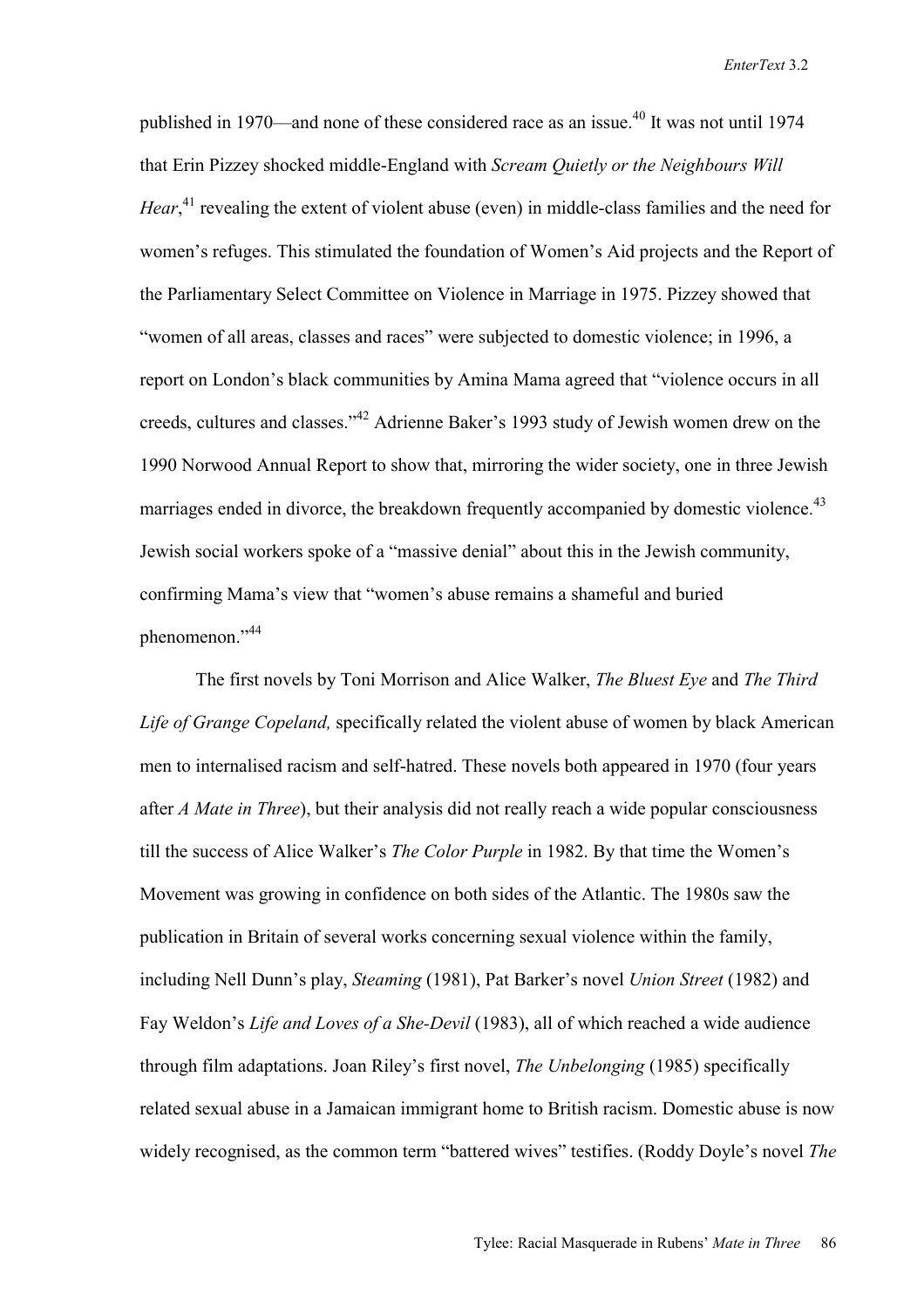*Woman Who Walked into Doors* (1996) was notable for being written by a mainstream male author. It sensitively depicted the bruised state of mind of an abused wife.) However, when Bernice Rubens broached the topic in 1966, it was still suffering from the very taboo that enabled the phenomenon itself to continue. Rubens broke the shamed silence, and she did it bravely facing up to the paradox that women frequently continue to love their abusive husbands.

 Toni Morrison's *The Bluest Eye* is an illuminating comparison for *Mate in Three*. This is because both authors display the ways in which racial ideas from the wider culture are internalised by an ethnic minority and result in sexual violence. In both cases the racial ideology is one of superiority and inferiority.

That which was 'white' (or Anglo, male, Christian, wealthy) was extolled and infused with connotations of benevolence and superiority, while that which was not white (or not Anglo, female, non-Christian, poor) was debased and associated with malevolence and inferiority.<sup>45</sup>

The ideology is expressed within the racialised community by sexual relations of domination and subordination, where a conflict between male pride and low self-worth erupts into sadistic violence, projecting the blame, pain and lack of self-esteem out onto a female victim who is made the object of frustrated rage.<sup>46</sup> It is not only the physical pain inflicted which satisfies the aggressor, but the psychological and emotional hurt caused. As Rubens displays it, the fact that the wife loves her husband is precisely what enables emotional pain to be inflicted that is adequate (for the aggressor) to the pain he is trying to eject from his own psychological situation. In *The Bluest Eye*, when Cholly attacks his wife, "he poured out on her the sum of all his inarticulate fury and aborted desire.... [Remembrance of] humiliations, defeats and emasculations."<sup>47</sup> Above all he resents the fact that she is "witness to his failure, his impotence."<sup>48</sup> The violence results in a sense of guilt and shame which cause more internal anguish which itself then needs to undergo catharsis through inflicting more pain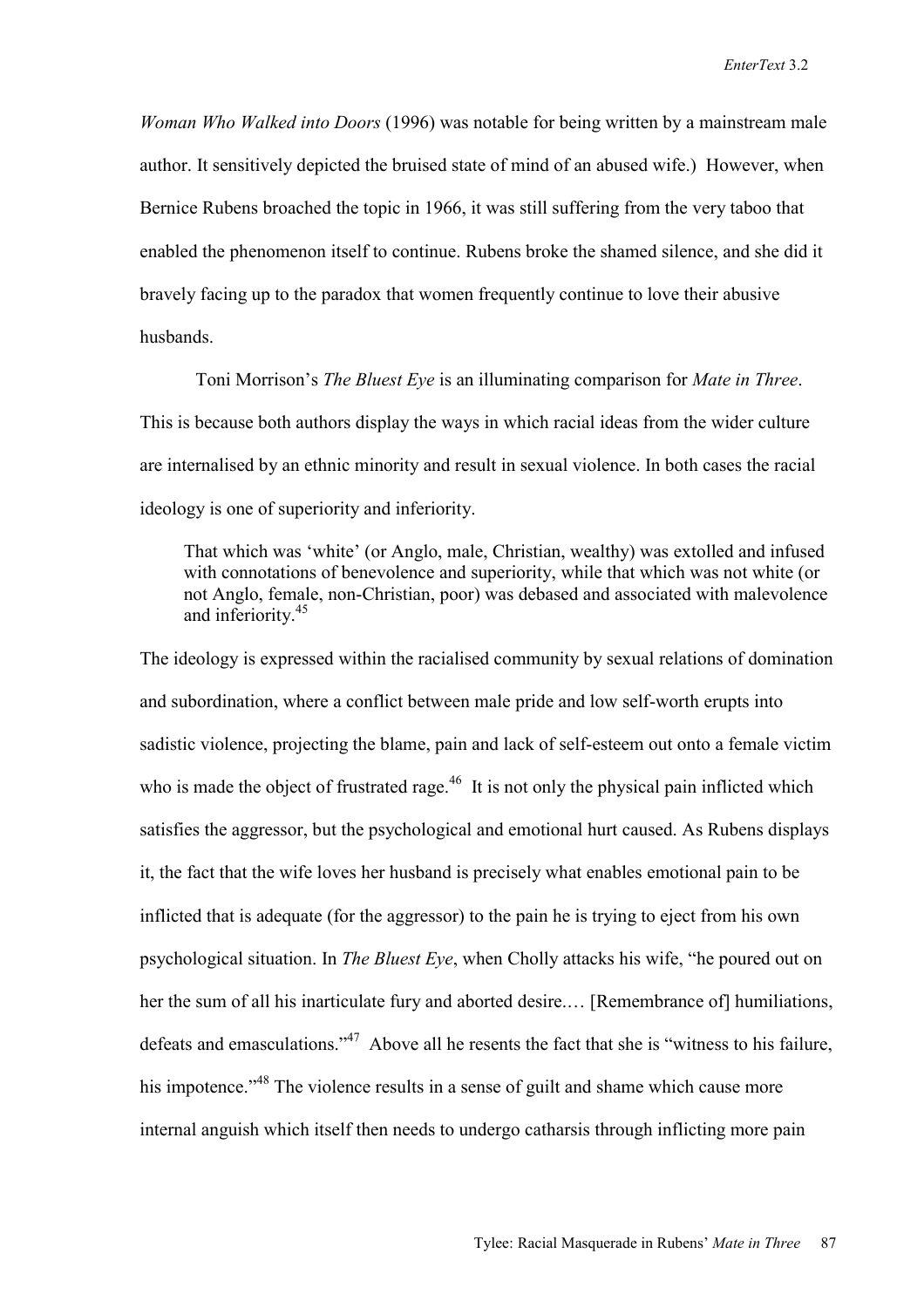and receiving comfort and forgiveness, and so the cycle of marital violence perpetuates itself.

 Both Morrison and Rubens analyse this situation in terms of a racial hierarchy within the minority ethnic group. The racial hierarchy mimics the class hierarchy of the dominant society. Thus, among African Americans, "colored people" who are "neat and quiet" distinguish themselves from "niggers" who are dirty and loud:<sup>49</sup> among Jews, assimilated German immigrants feel superior to "*Ostjuden*" who retain overt signs of their Judaic inheritance. Both groups, Jewish and African American, are mentally colonised to aspire to a superior status judged by standards of Anglo-Saxon prestige, where being able to "pass" as white middle-class is the ultimate goal. Explicitly referring to de Gobineau's thesis about the superiority of the white race, Morrison speaks of the "Anglophilia" of Soaphead Church's mulatto family. Their "conviction of superiority" because of their descent from "a decaying British nobleman" from whom they inherit their "corrupt, lecherous, lascivious" attitudes, their alcoholism and self-deception, is her ironic rejoinder to Gobineau's views about "the noble group" that creates a great society.<sup>50</sup> Members of a minority ethnic group whose appearance and behaviour strongly signify their ethnic "Otherness" and cannot be camouflaged not only threaten all the members with contempt but could "blow the disguise" of those who are passing. "The line between colored and nigger was not always clear; subtle and telltale signs threatened to erode it, and the watch had to be constant."<sup>51</sup> Women are particularly harmed by ideas of beauty and ugliness promoted by the dominant group. (Cholly's wife feels impelled to straighten her hair and dislikes her baby for being born with nappy hair.) The destructive effect of this prejudice on the family unit is exemplified by Morrison's reference to *Imitation of Life*, Douglas Sirk's film of the novel by Fannie Hurst, where a "passing" mulatto daughter despises her Black mother and rejects her.<sup>52</sup>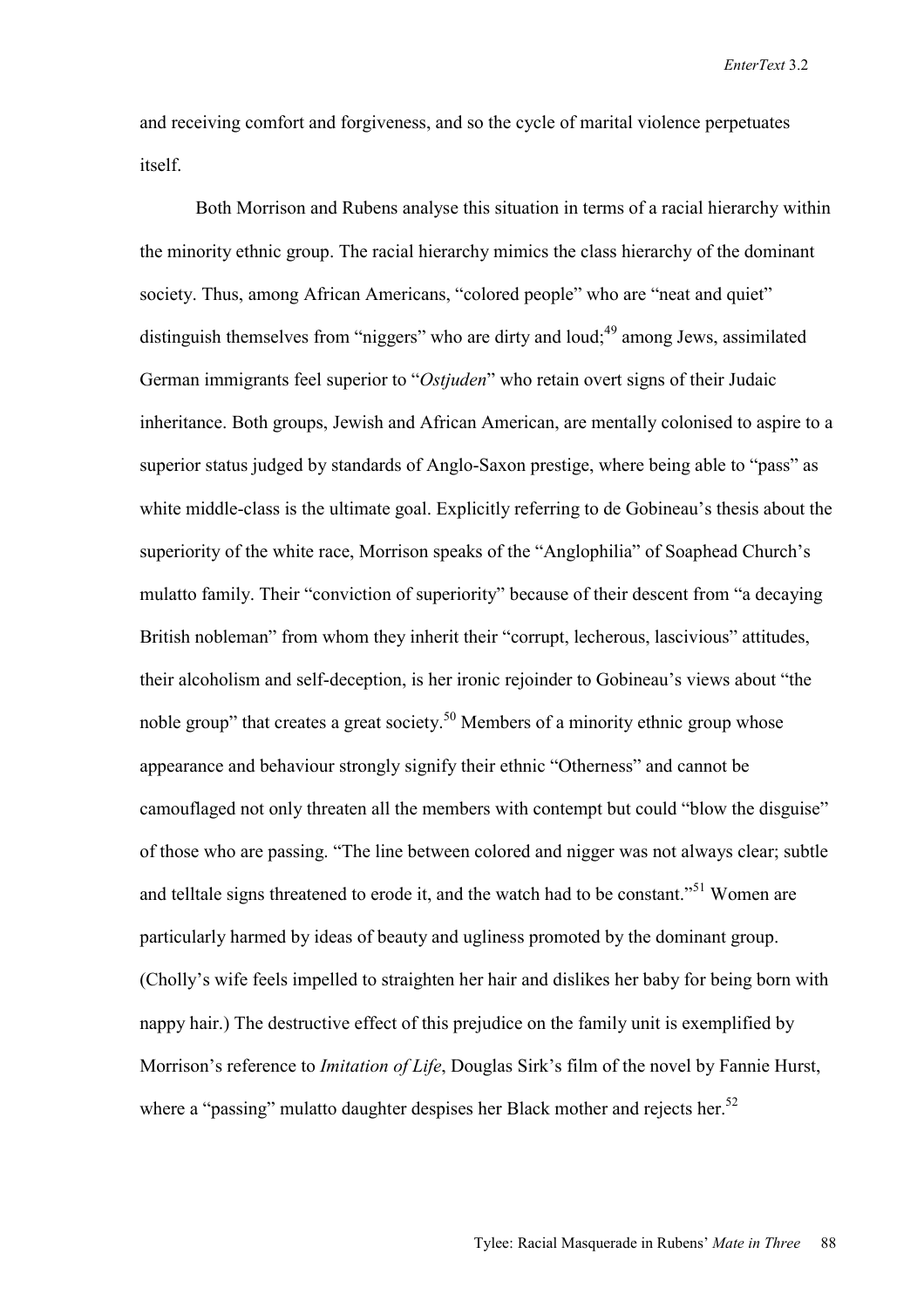Just as, according to radical feminist analysis, it is only the reminder and subtle threats of rape which are needed to keep women subordinated, the wider "white" culture does not have to do much to trigger a reaction of fear from ethnic minorities and keep them "in their place." An unforgettable history of cultural violence, for instance of conquest, slavery or persecution, can be brought to mind in an instant by a single word. For Alec Berman in *Farewell Leicester Square* it was the contemptuous word "dago" (which summons up the history of Latin America after the Spanish Conquest and the end of the Spanish Empire): "Dago: Jew: outsider."53 In *Mate in Three* Ruth Millar hears the word "kaffir" used on her arrival in Johannesburg, and "she experienced a shock as basic as the shock of weaning, and as painful."<sup>54</sup> The narrator comments:

 There are some words. Like kike, pimp, yid, coon, that carry with their offensive sound their own degenerate meaning, and it is impossible even by caressing such words on the tongue, to lessen the impact of degradation.<sup>55</sup>

A little later Ruth and Jack see a notice board that in "large bold shameless letters" reads "THIS BEACH IS FOR NON-EUROPEANS." Jack is furious that it doesn't say what it means and yells his translation: "Only lousy kaffirs can come here, only lousy yids, chinks, kikes, queers, lepers."<sup>56</sup> In the act of lumping all those words together he achieves a new perspective linking "Yids and Kaffirs" and he shouts in impotent rage. He recognises that he is as much despised for being Jewish as black South Africans are for not being European, and beneath the courtesy accorded him as a "pet Jew" he is regarded as just as much an untouchable Outsider as are lepers or homosexuals. By the word "coon" Rubens associates this phenomenon with the treatment of African Americans. That apartheid or segregation was not merely a matter of separation is demonstrated by the "obscenities" of the second notice: "BATHING IS DANGEROUS HERE."<sup>57</sup> "Non-European" is a disguise for the genteel racial "poison" which killed Alec Berman's marriage in *Farewell Leicester Square* and threatens Jack's. Encountering the two signs is an epiphanic moment for both Jack and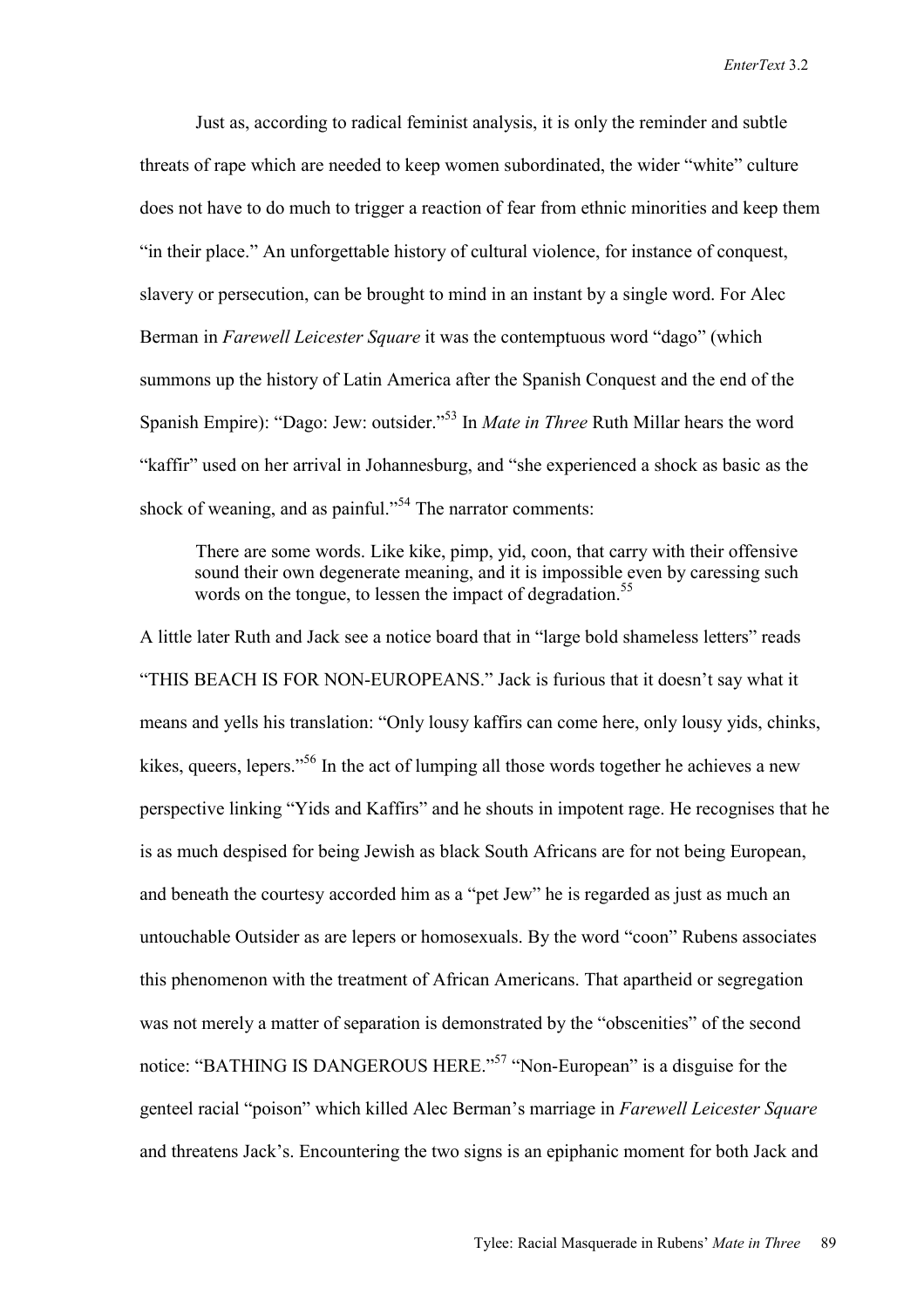Ruth, bringing them together in an experience of commonality: "We must stay together" Jack determines, siding with Ruth's perceived Yiddishness rather than with his own adopted Europeanness. Previously they have been driven apart by their families' different ideas of Jewishness; now they are drawn together by the fact that they share a reviled Jewish identity in Gentile eyes. This is the key to their marriage. Jack feels that if he could understand how "Jews and the Negro" are related to his own personal situation he would be free of his inner problems and able to love Ruth freely. It might also kick-start his unsuccessful writing career.

 What he also struggles to understand is the significance of their encounter on the same beach with the rotting body of a scarred black bull-seal, half-buried in the sand at the edge of the sea.58 Jack feels some affinity with this exposure of black impotence, of wounded pride; it reveals to him that "you could die from impotence."<sup>59</sup> He senses that he has to make a connection between the two discoveries. For the reader to see the connection is to grasp one of the enigmas of the novel. This parallels Morrison's revelation of the way in which Cholly's experience of sexual humiliation by armed white men psychologically emasculates him; continued degradation and joblessness turn his sexual tenderness into brutality. He has no way of earning the respect which could permit him to accept love.<sup>60</sup> Instead he hates the woman who witnesses his helplessness in white culture. Similarly Ruth's realistic observation that Jack relies on humiliating her in order to function, diminished him still further by reinforcing his sense of moral inferiority: "She had shown him to be what he feared he was, a frightened man, uncommittable, cruel, selfish, vain."61 Cholly permanently internalises his sense of the mockery of his manhood under white eyes. A similar sense of permitting a third-party judge to intervene in his marriage haunts Jack.

These men do not feel their marriages are with their equals. Neither Jack nor Cholly can admit to being emotionally dependent on a wife they are forced to judge as racially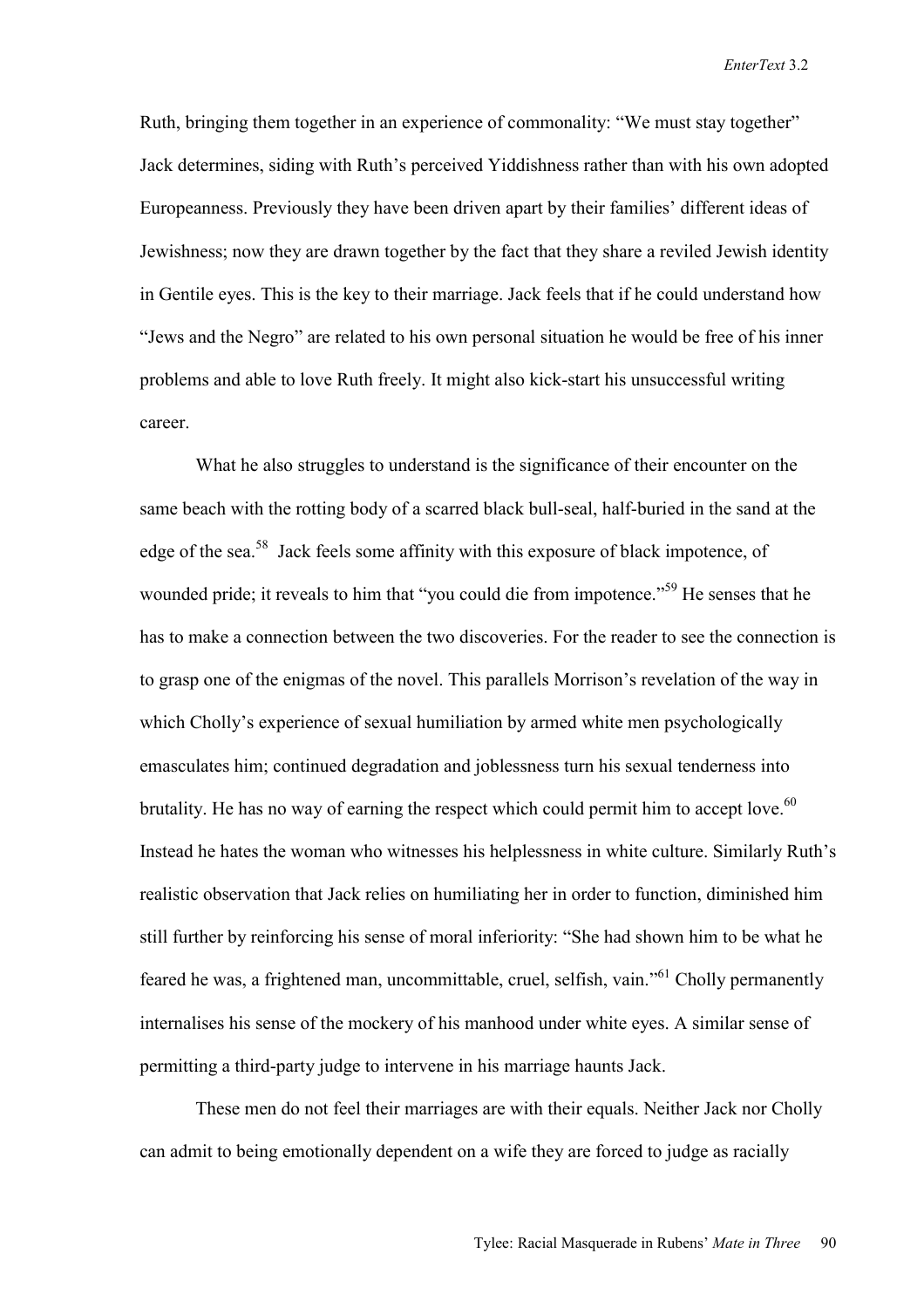inferior, ugly and unworthy. Part of their problem certainly stems from the diminishment of women in patriarchal society which only grants a man his status as a man from the power he wields, the perceived worth of the women he controls. However, what Morrison and Rubens are depicting is the way in which race qualifies patriarchal power relations. In fact the inherited rituals of the ethnic minority culture (such as the ceremony of barmitzvah) can serve to empower men and give them a secure sense of worth (as we see by the contrast between Ruth's and Jack's fathers). However, the very attempt to mimic the dominant culture deprives people like Jack and Mr Millar of those rituals and thus actually facilitates their depreciation and subordination.

*Mate in Three* reaches a climax when Ruth and Jack attend a costume party in Cape Town, themed as a game of chess, where the guests wear either black or white and come masked. This fancy-dress is a pretext for arbitrary partner swapping and leads to a group orgy, which embarrasses Ruth. Jack, on the other hand, is excited until he realises he has been paired off with Ruth. Losing interest he typically runs out. The evening reminds Ruth of a nightmare she had awoken from, about an English garden-party. Filled with horror she perceives the costumes as shrouds, and sees the people dressed as chess pieces, such as bishops and knights, as a grotesque parody of the deadened establishment they represent, in an "atmosphere of imposture and delusion." This perception coincides with Jack's joyful sense that the costumes simply disguise the decadence of "this rotting country, the lies, the swindles, the masterly self-delusions.<sup>562</sup> Underneath, everyone is foul and ugly.

Rubens has adapted the tropes of the masquerade and the game of chess from renaissance and restoration literature. Here too they signify "the sickness of the state,"63 but with the added resonance of arbitrary racial differentiation and sexual orientation. This is an image of "whiteness as masquerade" (to adapt Joan Riviere's insight about the imposture of womanliness). Jack has tried to force Ruth to adopt the dress of a white lady, as he himself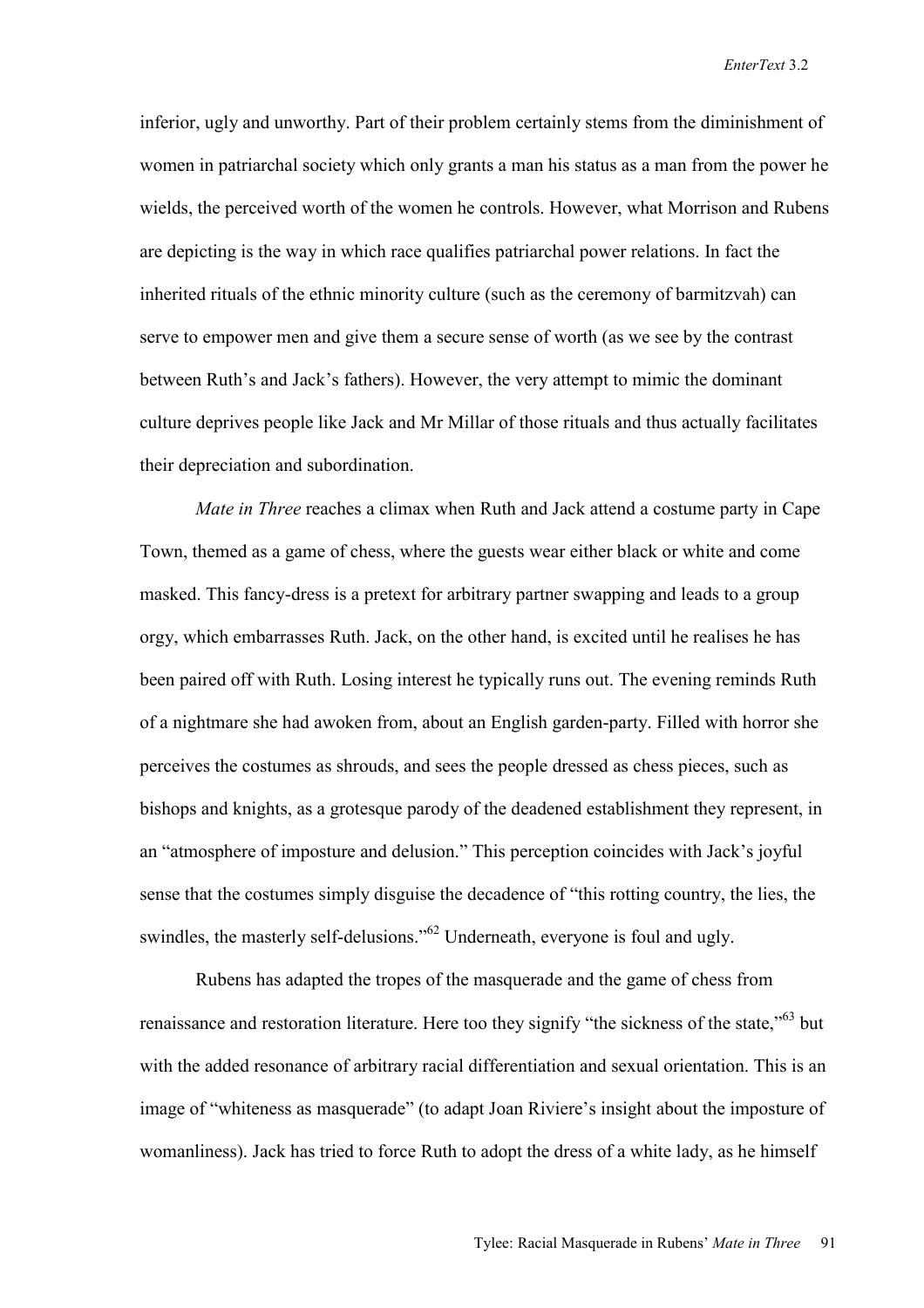apes being an Englishman, but the party reveals that the appearance of white civilisation, with its formal robes and regalia, is itself a masquerade of nobility and less to be respected than the "noble savage" ideologically civilised by Europeans. If womanliness and masquerade are "the same thing" as Joan Riviere argued, then so are whiteness and masquerade.

 The effect on Jack is cataclysmic. The sad, decadent despair of the party-goers speaks to his own state; he hates them and is disgusted by them just as he needs to destroy the rottenness inside himself: "it was himself he hated more than anybody."<sup>64</sup> Rushing outside, to get his fury out of his system he paints two slogans on a wall. Above "ONE MAN, ONE VOTE" he writes "MISCEGENATION IS THE ONLY SOLUTION." He is arrested and sentenced to six months in prison.

 The party seems to force Jack to recognise not only his own sexual dishonesty but also the sexual corruption of the white society, which mirrors its political rottenness. Yet this is an extreme form of the European civilisation to which he and his parents had tried to assimilate. (That England may be only apparently better than South Africa is hinted at by Ruth's fearful nightmare of a normal English garden-party, where, of course, as at the Queen's summer garden party, ladies will be expected to wear not only high-heeled shoes and stockings, but hats, handbags and white gloves—the costume of the Queen herself and the outfit that Mrs Millar required of Ruth.) Jack hates himself for conforming to such a hypocritical civilisation, symbolised by the comically absurd scene in the township on Christmas Day. Jack and Ruth had sung Christian carols round the piano with a black African family and their anti-semitic tour-guide, omitting the word "Jesus." South Africa has been revealed as anything *but* Christian.

 Ruth has managed to survive in the marriage by splitting herself and dissociating from her pained awareness of Jack's duplicity and cruelty. Jack survives by fragmenting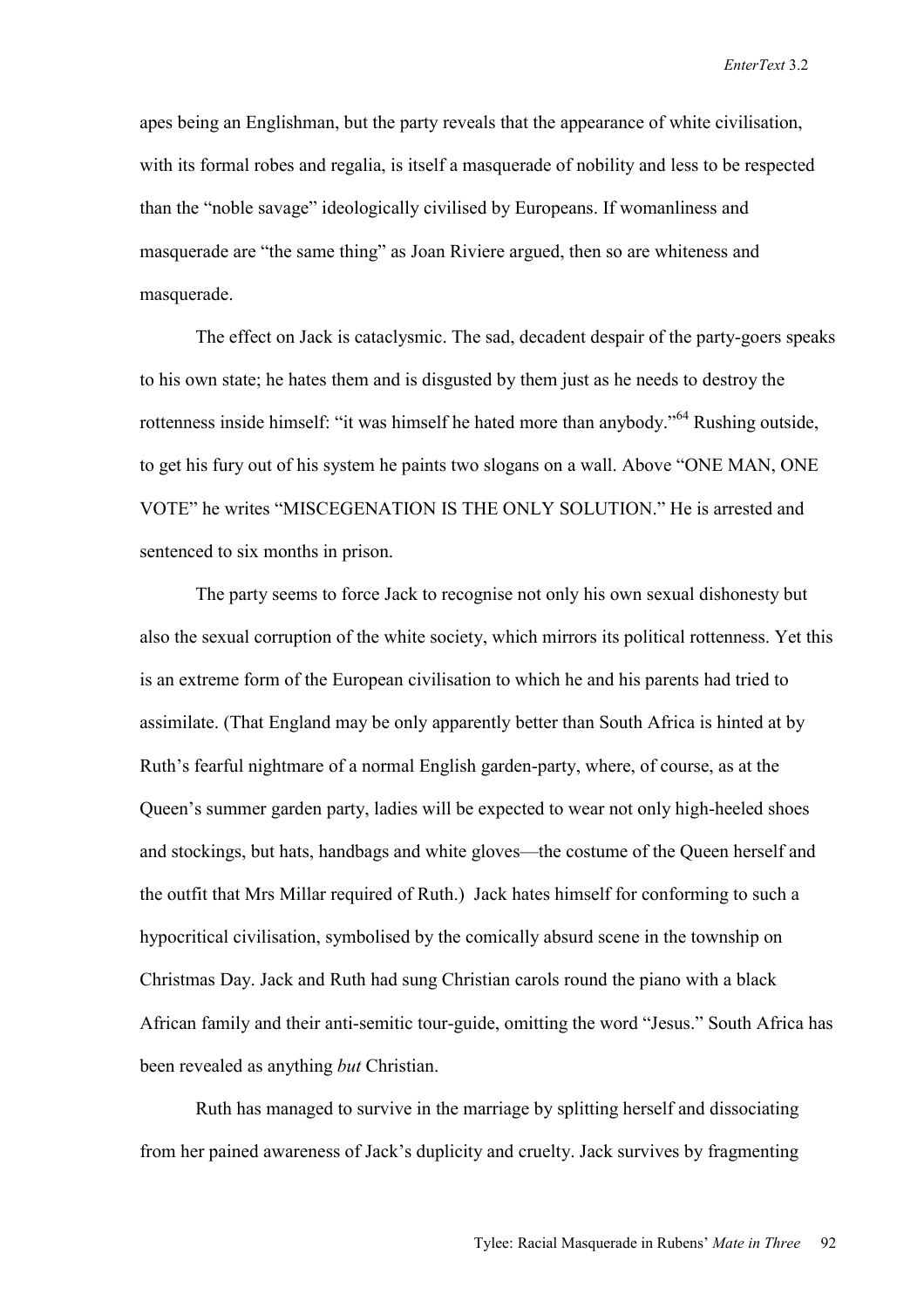himself, continually forced in South Africa to assert that he is a Jew, and thus despised, and yet pretending to be one of the whites, whilst realising that that makes him subject to the same political contempt with which he detests them for despising and exploiting the Black Africans. He recognises that he has a huge problem, which he pictures to himself as the need to fit the pieces of his experience together into a coherent jigsaw. "Give me time," he has continually promised Ruth. The week he actually spends in the South African prison should give Jack ample time to reflect and solve his problem before his release.

 In fact his time in prison is occupied by a surreal experience that seems to owe more to the hallucinatory fantasy of William Burroughs than to derive from the polite tradition of Elizabeth Bowen. Jack spends his time eavesdropping on an underground communication system that operates through the lavatory pipes. Listening in via the lavatory pan in his cell, which serves as receiver and mouthpiece, he overhears phone-sex between a prisoner called Joseph and his black "pen-pal," Lena. This releases for Jack a dream-desire for black passion, a transgressive state that seems to fuel his determination to fully love Ruth. However, it is not clear whether, after they return to London, he has achieved any lasting self-knowledge. Two months later Ruth still does not find the courage to confront him with her suspicions and she remains unhappy. There the novel ends. It resonates with the prophecy from a fortune-teller who had uncannily predicted to Ruth a journey to a far country and a chess-game followed by darkness—"After the chess, there is sadness"—but he had also promised Ruth that "In a year or two, you will find happiness."<sup>65</sup> However, he was a charlatan and some of his other claims proved inaccurate. So, is it true that she is in fact "committing herself to the uncommittable?"66 The ending is not hopeful: "over the great city, one vast discordant cry of pain."

During the novel, Jack has corresponded to Sartre's definition of "the inauthentic Jew" who, trying to choose not be a Jew, "denies with violence and desperation the Jewish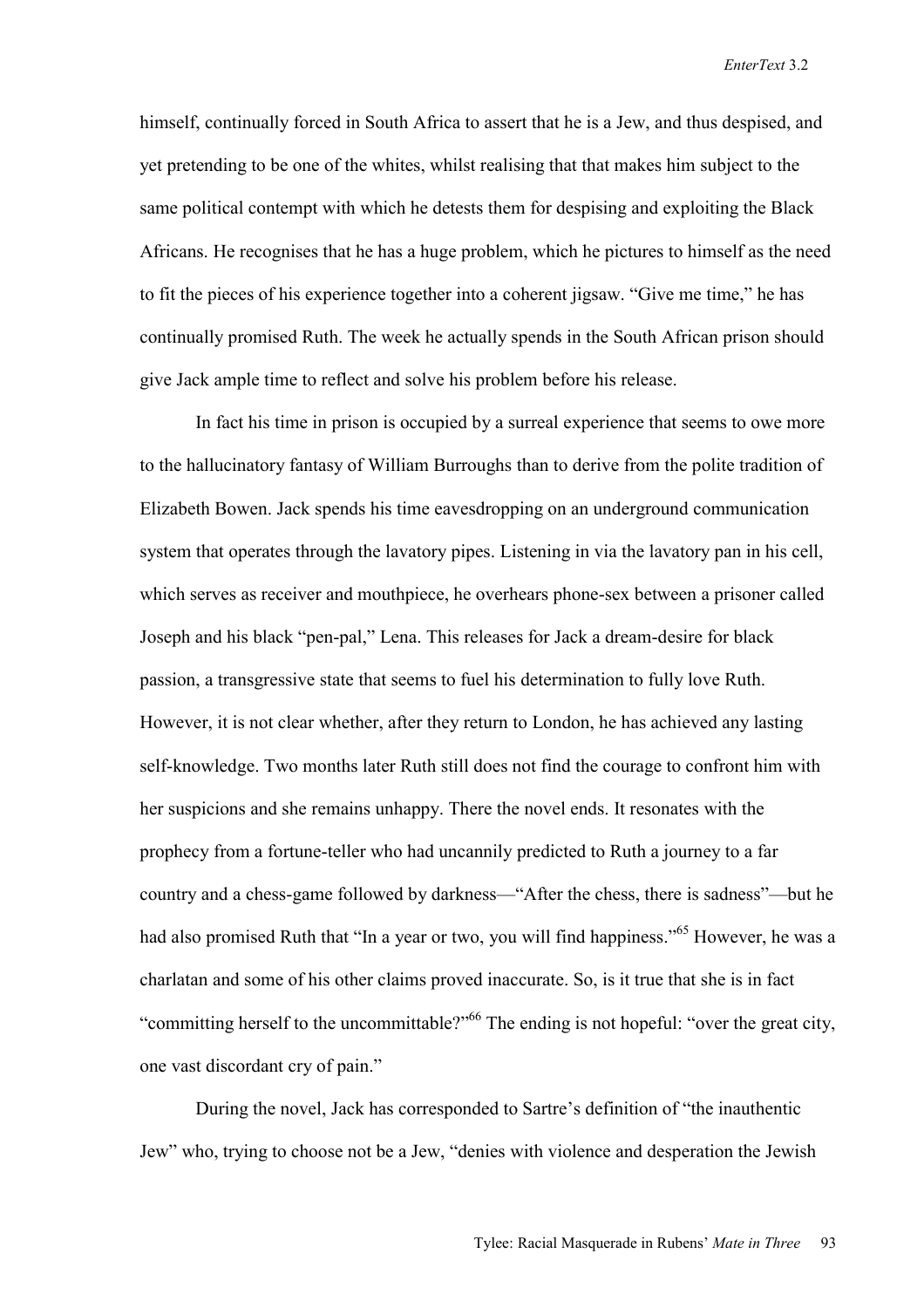character in himself" and "runs away from this insupportable situation."67 The violence of Jack's denial is meted out to Ruth, who is punished for representing his Jewishness. His adultery with a gentile who falsely assures him, "You're a man, Millar, a man, man, man,"<sup>68</sup> is a fugue from the marriage that binds him to the insupportable situation of his Jewish identity. In South Africa he had felt forced into authenticity. Although he "hated the word" and felt a "momentary hatred for the Jews in South Africa," "[h]e faced the fact that he was a Jew" and "he felt an overwhelming sense of responsibility towards every single Jew in every part of the world."69 So he repeatedly asserted out loud, "We are Jews."70 Existentialists like Sartre and Camus believed that the nauseating encounter with absurdity impels a "moment of truth" that should provoke a crisis into authenticity. But it is more complicated than that for an individual to assume responsibility for his own freedom of choice. On return to England, the whole journey into his identity appears meaningless to Jack, "an abrupt nightmare," and "he could not even acknowledge that it had happened to him."<sup>71</sup> His resolution to love Ruth remains, "But how?"72 Ruth has been abused, not simply to subordinate her, but in order to keep her quiet about Jack's racial dishonesty. In a sense she *is* his repugnant Jewish self that he wishes to deny and suppress. Yet she also represents the open, loving acceptance of the Jewish tradition which he longs for.

Thus this Woman's Novel may at first sight appear to be romantic fiction about a love match gone wrong, but it deepens into modernist gothic. Ruth is Jack's alter ego, the "ugly" racial self he tries to repress whilst also being attracted to it. The marriage becomes an allegory for the existential state of the assimilated Jew; the novel is a study in doublemindedness, of continual bad faith, a state of uncommitted limbo masquerading as whiteness.<sup>73</sup> The whiteness includes liberal tolerance, which is itself a masquerade that does not enact any inherent nobility. Beneath the masquerade of tolerance, even of [Christian] loving acceptance, is a reality of intolerance, abuse and degradation. That is the reality Jack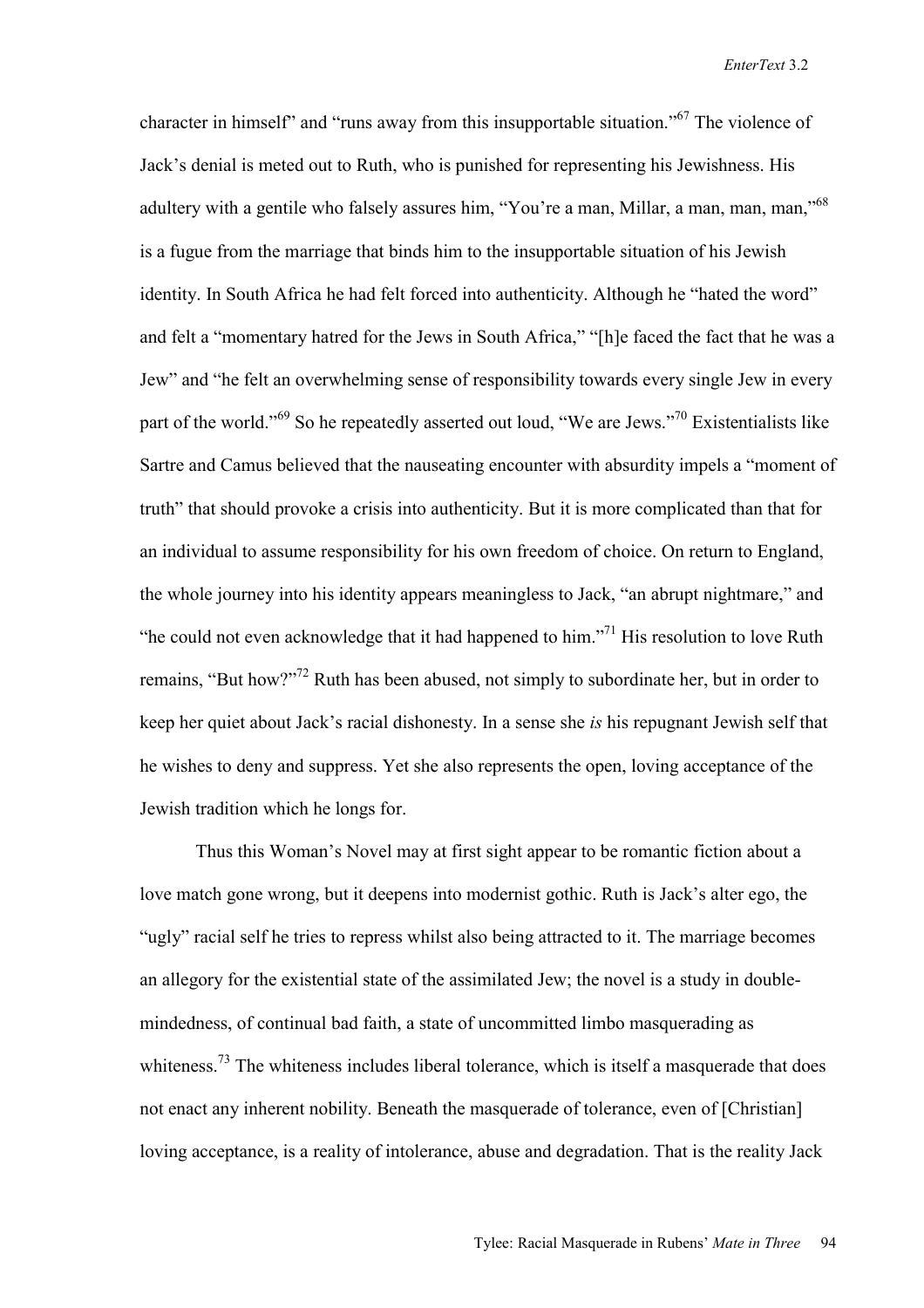has actually assimilated to through his role-playing. Rubens' originality is to link this analysis of racial masquerade and humiliation to an analysis of the subordination of women. Thus the marriage figures as an allegory both of a racist society which camouflages its own internal violence, as well as of the divided self of a man who hides from himself his own racial humiliation. At the same time, the novel displays the mechanics of an actual marriage. As a woman's racial markers are fetishised and used as excuses for sexual punishment, so she is forced into accepting the eroticisation of her own violent subordination.

 $\overline{a}$ 

<sup>1</sup> *I Sent a Letter to my Love* was made into a film in France in 1981, directed by Moshe Mizrahi and starring Simone Signoret; *Mr Wakefield's Crusade* was made into a television series for ITV in 1985; *Madame Souzatska* was directed by John Schlesinger in a British film, 1988. 2

<sup>&</sup>lt;sup>2</sup> Nicola Beauman, *A Very Great Profession: The Woman's Novel, 1914-39* (London: Virago, 1983); Clare Hanson, *Hysterical Fictions: The 'Woman's Novel' in the Twentieth Century* (Harlow: Macmillan, 2000); Olga Kenyon, *Women Novelists Today: A Survey of English Writing in the Seventies and Eighties* (Brighton: Harvester, 1988). Kenyon discusses Rubens in Olga Kenyon, *Writing Women: Contemporary Women Novelists* (London: Pluto, 1991).

<sup>3</sup> Bernice Rubens, *Mate in Three* (London: Eyre and Spottiswoode, 1966). References are to the Abacus paperback edition, 1989.

Betty Miller, *Farewell Leicester Square* (London: Robert Hale, 1941). Reprinted with an introduction by Jane Miller (London: Persephone Books, 2000). References in the text will cite the Persephone edition.

<sup>5</sup> Anita Brookner, *A Family Romance* (London: Cape, 1993). Page references in the text will be to this edition. <sup>6</sup> See studies of her work by academic critics such as: John Haffenden, *Novelists in Interview* (London:

Methuen, 1985), and John Skinner, *The Fictions of Anita Brookner: Illusions of Romance* (London: Macmillan, 1992).

<sup>&</sup>lt;sup>7</sup> Linda Grant, *The Cast Iron Shore* (London: Granta, 1996).

Joan Riviere, 'Womanliness as a Masquerade' reprinted in Shelley Saguaro, ed., *Psychoanalysis and Women: a Reader* (London: Macmillan, 2000), 70-78.

Simone de Beauvoir, *Le deuxième sexe* (Paris: Gallimard, 1949) translated as *The Second Sex* (London:

Quartet, 1982) and discussed in Lisa Appignanesi, *Simone de Beauvoir* (London: Penguin, 1988), chapter 5.<br><sup>10</sup> Homi Bhabha, "Of Mimicry and Man: The Ambivalence of Colonial Discourse" in *The Location of Culture* 

<sup>(</sup>London: Routledge, 1994), 85-92.

<sup>&</sup>lt;sup>11</sup> Al Alvarez, *Where Did It All Go Right?* (London: Richard Cohen, 1999), 93.<br><sup>12</sup> Ibid., 24-5.<br><sup>13</sup> Farewell Leicester Square, 38-9.

<sup>&</sup>lt;sup>14</sup> Virginia Woolf, *Between the Acts* (Oxford: Oxford University Press, 1992), 37.<br><sup>15</sup> "Ostiuden" was a German term for Jews from Eastern Europe, implying Hassidic Jews from *shtetls* in the former Pale of Settlement in the western margin of the Russian Empire, who still spoke Yiddish [see below, later in the text].<br> $^{16}$  *Mate in Three*, 132.

<sup>&</sup>lt;sup>17</sup> *A Family Romance*, 56.<br><sup>18</sup> Ibid., 217.

<sup>19</sup> *The Cast Iron Shore,* 14. 20 Ibid., 69.

 $21$  Ibid., 66.

<sup>22</sup> The British version was not published until 1968. Frantz Fanon, *Peau Noir, Masques Blancs* (Paris, 1952), translated as *Black Skin, White Masks* (London: Grove, 1968). Fanon referred to Jean-Paul Sartre's *AntiSemite and Jew* [1946] which had only been published in English translation in 1960. Jean-Paul Sartre, *Réflexions sur*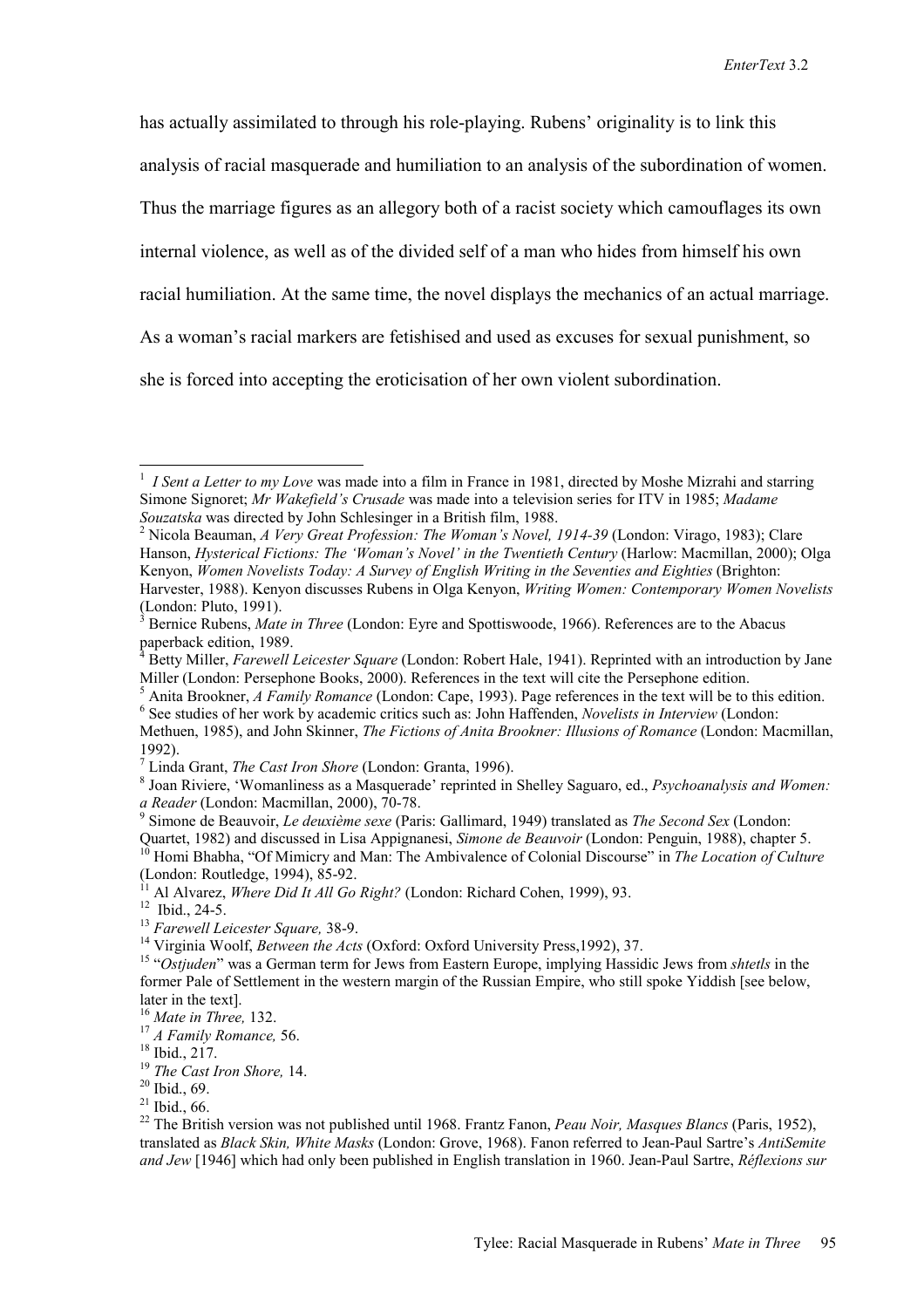*la question juive* (Paris, 1946), translated as *AntiSemite and Jew* ( New York: Grove, 1960). Sartre's theories are discussed by David Brauner in "The Gentile Who Mistook Himself for a Jew" (*EnterText* 2.1, 2002), 55-82. 23 *Mate in Three,* 10. 24 Ibid., 21-2.

 $\overline{a}$ 

<sup>25</sup> *King James Bible, Exodus* Ch. 12. 26 Ibid., 20.

27 Ibid., 18.

28 Ibid., 19.

 $29$  Ibid.

30 Ibid., 69, 91.

31 Ibid., 33.

32 Ibid., 38.

33 Ibid., 40. 34 Ibid., 45-6.

35 Ibid., 52.

36 Ibid., 51, 49.

37 Ibid., 46.

38 Ibid., 90.

<sup>39</sup> Paulina Palmer, Contemporary Women's Fiction: Narrative Practice and Feminist Theory (Hemel Hempstead: Harvester, 1989), 85.

40 Betty Friedan, *The Feminine Mystique* (New York: Norton, 1963); Eva Figes, *Patriarchal Attitudes* (London: Faber, 1970); Germaine Greer, *The Female Eunuch* (London: McGibbon and Kee, 1970); Kate Millett, *Sexual Politics* (London: Hart Davis, 1971). (The first book of black British feminism, Beverley Bryan *et al*., *The Heart of the Race: Black Women's Lives in Britain* (London: Virago) appeared in 1985, following on the black feminist chapters in Bill Ashcroft *et al., The Empire Writes Back* (London: Routledge) in 1982.) Figes did link anti-feminism to anti-semitism, but she spoke of "the Jew" and Jewish patriarchs without considering the specific position of Jewish women. Other races she did not mention.<br><sup>41</sup> Erin Pizzey, *Scream Quietly or the Neighbours Will Hear* (London: Penguin 1974).

<sup>42</sup> Amina Mama, "Woman Abuse in London's Black Communities" from *The Hidden Struggle*, reprinted in Kwesi Owusu, ed., *Black British Culture and Society: A Text Reader*, (London: Routledge, 2000), 108.

<sup>43</sup> Adrienne Baker, *The Jewish Woman in Contemporary Society: Transitions and Traditions* (London: Macmillan, 1993).

44 Amina Mama, 107.

45 Joanne M. Braxton and Andree Nicola McLaughlin, *Wild Women n the Whirlwind: AfraAmerican Culture and the Contemporary Literary Renaissance* (London: Serpent's Tail, 1990), 53. 46 The same phenomenon was recognised by Naomi Jacob in *Barren Metal* (London: Hutchinson, 1934), when

a Jewish husband, Meyer Pardo, beats up his *Ostjuden* wife, Rachel, shouting:

'You were born in the Ghetto, and you don't take no trouble to climb out of it. You want to bring Whitechapel and everything about it, up to the West End. You let everyone know you're a Jewess, you can't forget it, you won't let other people forget it. All right! Cut off your hair, wear a *sheitel* and go to

*shool*, live *kosher* - I don't care. Only you damn well do it without me!' (136-7) 47 Toni Morrison, *The Bluest Eye* (New York: Norton, 1970). Page references are given to Sandra B. Gilbert and Susan Gubar, eds., *The Norton Anthology of Literature by Women* (New York: Norton, 1986), 2089.<br><sup>48</sup> *The Bluest Eye,* 2152.<br><sup>49</sup> Ibid., 2115.

50 Ibid., 2162.

51 Ibid., 2115.

52 The film and the novel are discussed in E. Ann Kaplan, *Motherhood and Representation: The Mother in Popular Culture and Melodrama* (London: Routledge, 1992). 53 *Farewell Leicester Square,* 107. 54 *Mate in Three,* 129. 55 Ibid., 128.

56 Ibid., 143.

57 Ibid., 143-4.

<sup>58</sup> With regard to this symbolic seal, Rubens gradually dissociates herself from the genteel tone of voice of the Woman's Novel. At first "dead" (149, 150) later the seal "would rot" (166) and then "a foetid smell" would arise from it (226) until finally the corpse is "a stinking denial of burial" refusing to be hidden (231). 59 Ibid., 148.

<sup>60</sup> *The Bluest Eye,* 2158.